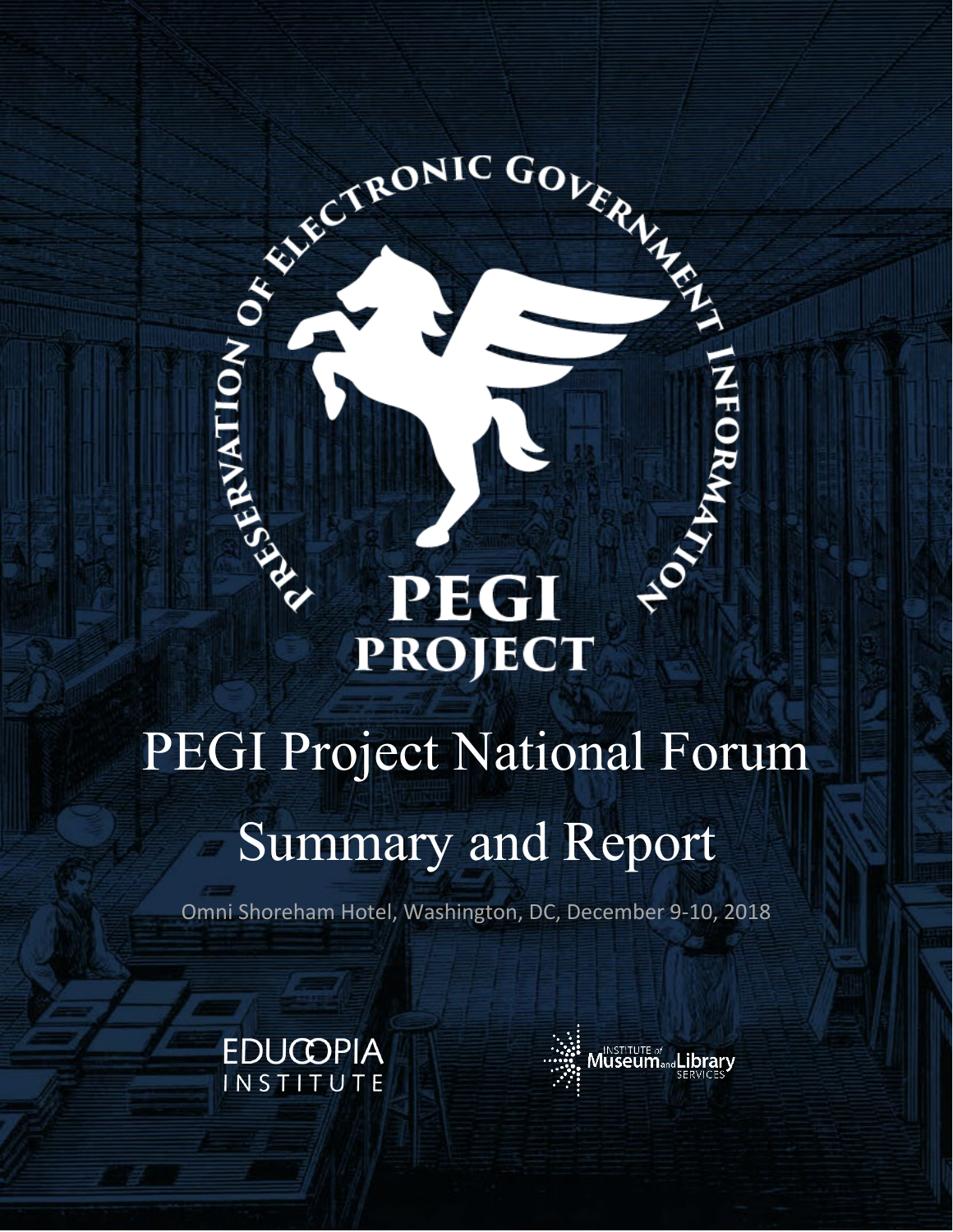# **Publication Notes**

Title: PEGI Project National Forum Summary and Report

Authors: Dr. Martin Halbert, Dr. Katherine Skinner, Roberta Sittel, Deborah Caldwell, Marie Concannon, James R. Jacobs, Shari Laster, and Scott Matheson

Publisher: Educopia Institute, 235 Peachtree Street, Suite 400, Atlanta, GA 30303

Cover Image Credits: Kerr, R. W. (Robert Washington). (1881). History of the Government Printing Office, (at Washington, D.C.): with a brief record of the public printing for a century, 1789-1881. Lancaster, Pa.: Inquirer Printing and Publishing Co. <https://archive.org/details/historyofgovernm00rwke/page/54>

# Copyright: 2019

This project was made possible in part by the Institute of Museum and Library Services #LG-88-17-0129- 17.

This publication is covered by the following Creative Commons License:

Attribution-NonCommercial-NoDerivs 4.0 International

You are free to copy, distribute, and display this work under the following conditions:



Attribution – You must give appropriate credit, provide a link to the license, and indicate if changes were made You may do so in any reasonable manner. Specifically, you must state that the work was originally published as *PEGI Project National Forum Summary and Report* and you must attribute the copyright holder as Educopia Institute

Noncommercial – You may not use this work for commercial purposes.

No Derivative Works – If you remix, transform, or build upon the material, you may not distribute the modified materials.

Any of these conditions can be waived if you get permission from the copyright holder. Your fair use and other rights are in no way affected by the above.

The above is a human-readable summary of the full license, which is available at the following URL: <https://creativecommons.org/licenses/by-nc-nd/4.0/>

Suggested Citation: Halbert, Martin, Katherine Skinner, Roberta Sittel, Deborah Caldwell, Marie Concannon, James R. Jacobs, Shari Laster, and Scott Matheson. *PEGI Project National Forum Summary and Report*. Atlanta, Georgia: Educopia Institute, 2019.





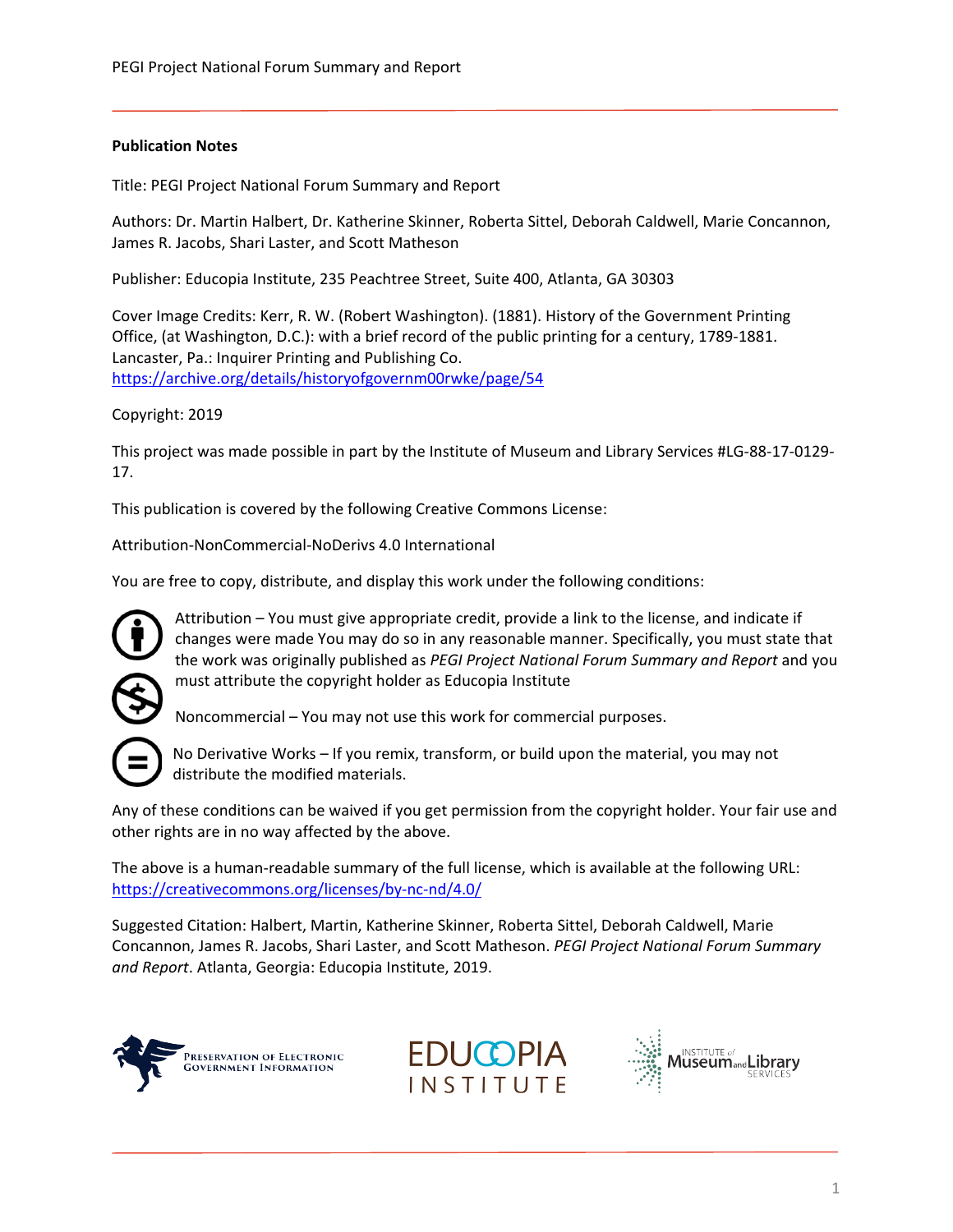# TABLE OF CONTENTS

| <b>Introduction</b>                                            | $\overline{\mathbf{3}}$ |
|----------------------------------------------------------------|-------------------------|
| <b>The National Forum</b>                                      | 5                       |
| <b>Event Summary &amp; Observations</b>                        | $\overline{7}$          |
| Defining The Challenge                                         | 7                       |
| <b>Bridging Vocabulary</b>                                     | 9                       |
| <b>Measuring Inputs &amp; Outputs</b>                          | 11                      |
| Value & Impact Stories                                         | 12                      |
| Usage                                                          | 12                      |
| What is Preserved?                                             | 12                      |
| Policy                                                         | 12                      |
| Systems and Infrastructure for Preservation Activities         | 13                      |
| Pathways Forward                                               | 14                      |
| Forum Wrap-Up                                                  | 14                      |
| Acknowledgments                                                | 14                      |
| <b>Appendix 1: National Forum Attendees</b>                    | 16                      |
| <b>Appendix 2: National Forum Attendees Agenda</b>             | 19                      |
| National Forum on Preserving Electronic Government Information | 19                      |
| Objectives                                                     | 19                      |
| Outcomes                                                       | 19                      |
| Prework                                                        | 19                      |
| Agenda                                                         | 20                      |
| <b>Appendix 3: Trouble Terms</b>                               | 21                      |
| <b>Appendix 4: Pathways Forward Project Proposals</b>          | 25                      |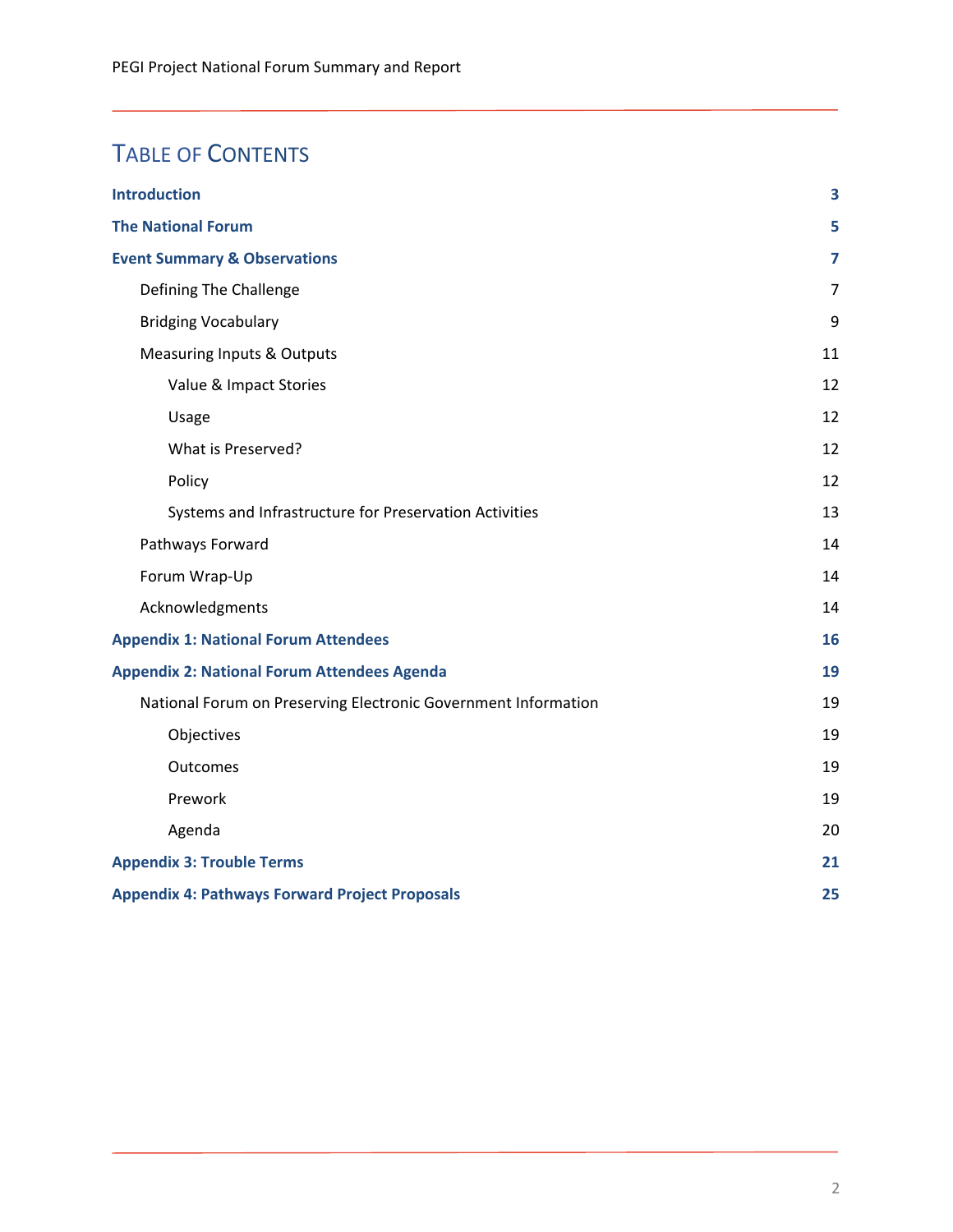# Preservation of Electronic Government Information PEGI Project National Forum Summary and Report

Omni Shoreham Hotel, Washington, DC, December 9-10, 2018

# <span id="page-3-0"></span>**INTRODUCTION**

The Preservation of Electronic Government Information (PEGI) National Forum was designed to explore and address concerns that have been raised by a variety of librarians, archivists, and researchers regarding long-term access to historically-significant born-digital government information in the U.S.

Today, U.S. government agencies mostly meet their obligations to inform the public of their work through the dissemination of information products online. Most levels of government have one or more agencies that bear responsibility for preserving records of government activity, including both public and internal documents and resources. However, the volume and scope of official information published online is vast, and responsible agencies are insufficiently resourced to comprehensively and systematically collect content, preserve it, and make it available to the public.

In the print era, public information was disseminated, accessed, and preserved through a distributed network model. Publications were provided directly from government agencies to libraries and other cultural heritage institutions through deposit, request, and/or purchase models. The information contained in these print publications has, for the most part, remained available and usable over time. The practice of distributing risk across independent institutions and geographical locations significantly decreased the likelihood that access to this content would be compromised, whether accidentally or intentionally. Moreover, this distributed print-content network encouraged the collection and description of information resources that were not necessarily available through a central distribution point, which resulted in an overall increase in the scope of resources available for the long term.

While no comparable, comprehensive model has emerged for born-digital government information to date, attempts to understand the problem rely on lessons from the past. The PEGI Project is one of the most recent efforts by libraries, agencies, and cultural heritage institutions to plan for, or respond to, the shift to electronic government publishing. The library and archives community already has a storied history of addressing the challenges inherent in providing access and preservation. In September 1999, when the U.S. Government Publishing Office (GPO), then known as the Government Printing Office,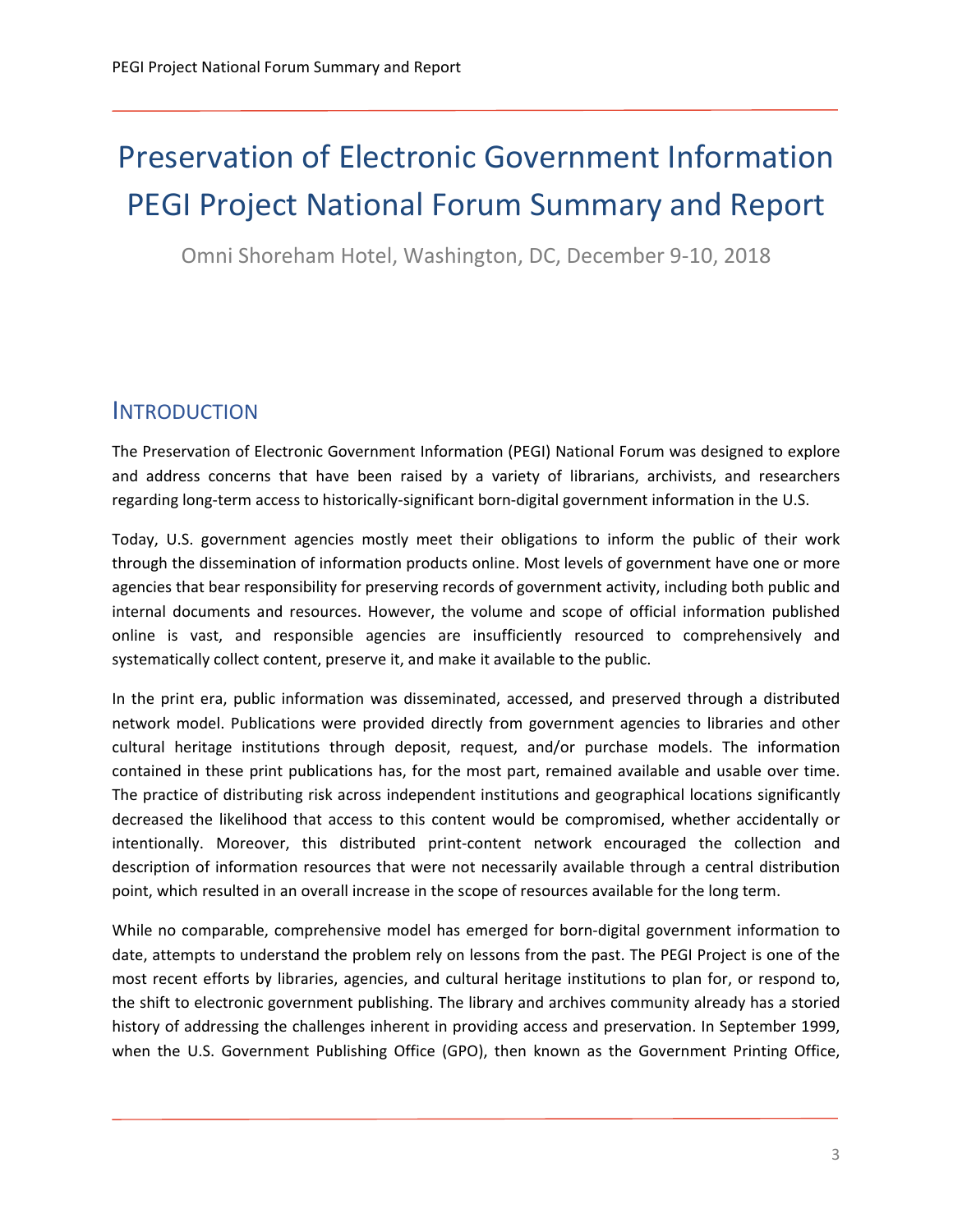established the Permanent Public Access (PPA) Working Group,<sup>[1](#page-4-0)</sup> this group began to explore central questions that still remain unresolved two decades later. The PPA Working Group, active from September 1999 to November 2000, reached out across industries to find advisors, and included representatives from federal agencies, public interest groups, and other organizations interested in issues "regarding the preservation of, and access to, government information published electronically." Among their goals, the PPA Working Group listed:

- Identifying "at risk" electronic information and developing collaborative solutions or partnerships to ensure its permanent public accessibility.
- Providing a forum for sharing information among the participants and informing a wider audience about U.S. Government PPA activities.
- Formulating policies and programs to assure ongoing access to Federal Government information.

Although the PPA Working Group bears a remarkable similarity to PEGI in its goals and its multi-sector member structure, there has been no formal continuity between early and current efforts to address these problems. The only remaining documentation of the PPA Working Group known to us at this time are screen captures of its website on the Internet Archive's Wayback Machine.

The PEGI Project was the outcome of a series of meetings led by Dr. Martin Halbert, then Dean of the University of North Texas Libraries, beginning in 2016. Known collectively as the Digital Preservation Summit, a series of two meetings were held in conjunction with the 2016 spring and fall membership meetings of the Coalition of Networked Information (CNI). The first Digital Preservation Summit meeting held in San Antonio, Texas, in April 2016, engaged national leaders in a structured, facilitated dialogue. Facilitated by Dr. Katherine Skinner, the 28 attendees of this meeting intentionally represented diverse sectors and stakeholder groups, including federal agencies, university libraries, public archives, and nonprofits involved in digital content management. Together, this group explored the development of a shared agenda to address preservation and access for born-digital government information.**[2](#page-4-1)** Attendees from the first meeting worked with Dr. Halbert to plan a subsequent meeting, which was facilitated by Michelle Gallinger and hosted in conjunction with CNI's Fall Membership Meeting in December 2016. These meetings would serve as one of several models for the PEGI Project National Forum.

Following the second Summit meeting in December 2016, Dr. Halbert and UNT Government Documents Librarian Roberta (Robbie) Sittel applied for and received an Institute of Museum and Library Services (IMLS) grant to continue this work, with additional support provided by participating institutions. The

<span id="page-4-0"></span>**<sup>1</sup>** "Permanent Public Access to U.S. Government Information Working Group," U.S. Government Printing Office, site capture by the Internet Archive on September 26, 2006:

[https://web.archive.org/web/20060926083022/http://www.gpo.gov/ppa/index.html](https://web.archive.org/web/20060926083022/http:/www.gpo.gov/ppa/index.html)

<span id="page-4-1"></span>**<sup>2</sup>**Halbert, Martin, Katherine Skinner & Robbie Sittel. "Digital Preservation of Federal Information Summit: Reflections," April 2016[: https://digital.library.unt.edu/ark:/67531/metadc826639/.](https://digital.library.unt.edu/ark:/67531/metadc826639/)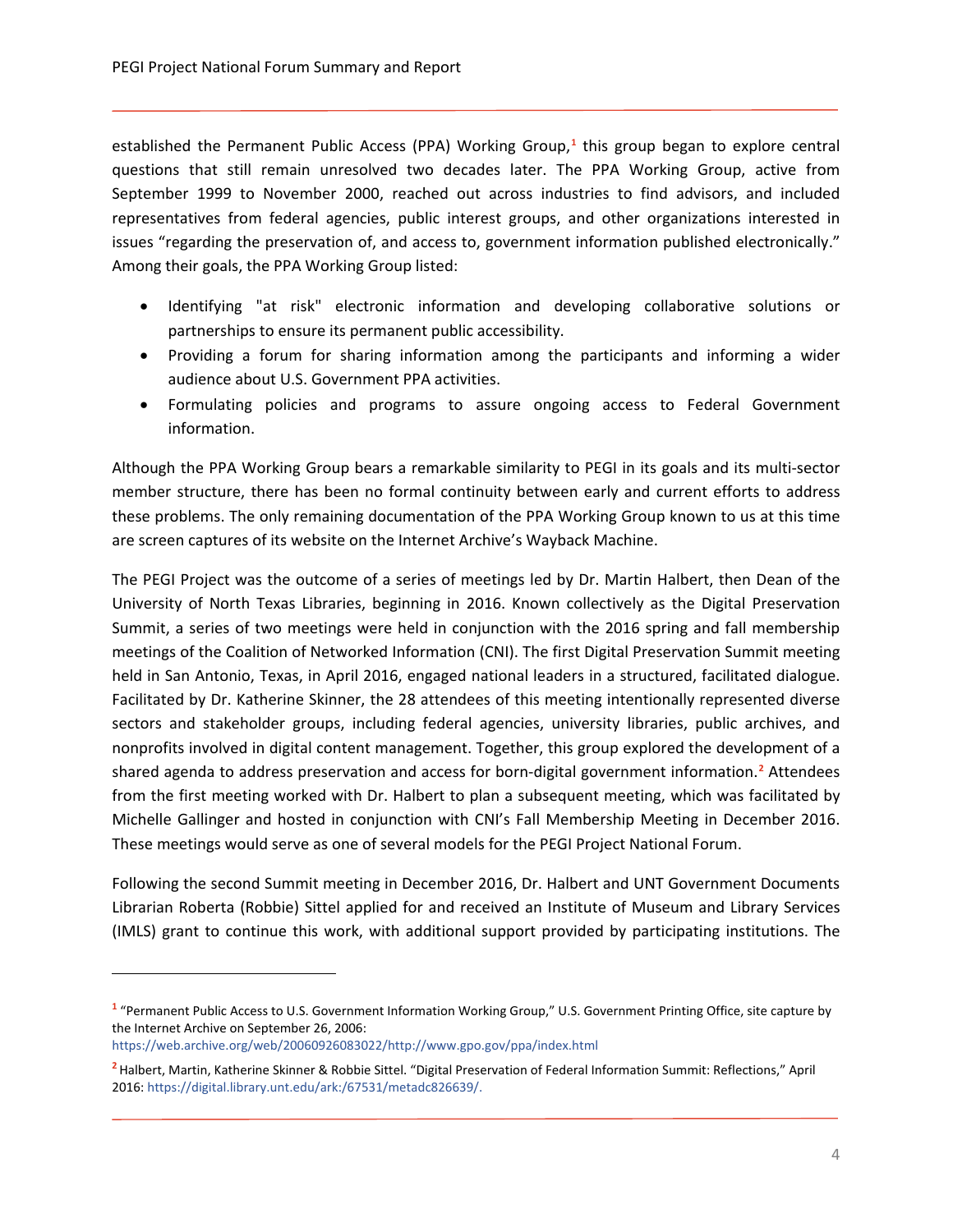second Summit meeting also led to the initial formation of the PEGI Project Steering Committee.

What differentiates the PEGI Project from previous efforts is our commitment to harness momentum from the many organizations that care about these issues and are ready to work together toward the common goal. For two years, the PEGI Project has held seven meetings and two webinars, sending project representatives to library, archives, and academic discipline-focused conferences to ask three central questions: 1) what government information should be prioritized for preservation, 2) what is at the greatest risk for loss, and 3) what opportunities might there be for collaborative action to preserve government information. To gather ideas and chart a way forward, we invited representatives from potential collaborator organizations to attend the PEGI National Forum in December 2018.

# <span id="page-5-0"></span>THE NATIONAL FORUM

The PEGI Project National Forum, held at the Omni Shoreham Hotel in Washington, D.C., served as the capstone for a series of "Mini-Forums" convened as part of the IMLS-funded project to address national concerns regarding the preservation of electronic government information.

The seven prior forums, or Mini-Forums, took place at professional conferences throughout 2018, in order to gather perspectives from a variety of stakeholder groups. The National Forum differed significantly in scope and intent from these Mini-Forums. As the final project event, the National Forum functioned as a springboard for launching PEGI's first collaborative initiatives and thereby



maintain the momentum generated by the project's events. With this in mind, it convened highly engaged professionals and leaders who could represent their respective fields and industries effectively, and who exhibited potential to actively participate in the work that lies ahead. Invitations were extended to federal agency staff, state government leaders, archivists, librarians, open government advocates, policy analysts, data specialists, scientists, journalists, digital preservationists, historians, and others. The list of participants is included in [Appendix 1.](#page-16-1)

Selecting participants with the requisite knowledge, skills, and connections was one of the PEGI team's greatest challenges. As a moderated event featuring orchestrated small-group and full-room problemsolving activities, attendance needed to be capped at 60 in order to achieve the best results. The focus of interests in the constrained invitee list skewed heavily toward US federal government information, though there was some participation from representatives of US state and local governments, as well as three Canadian citizens. United States tribal governments were entirely unrepresented in this gathering. While we have sought input from scientists, historians, and public librarians, more work remains to be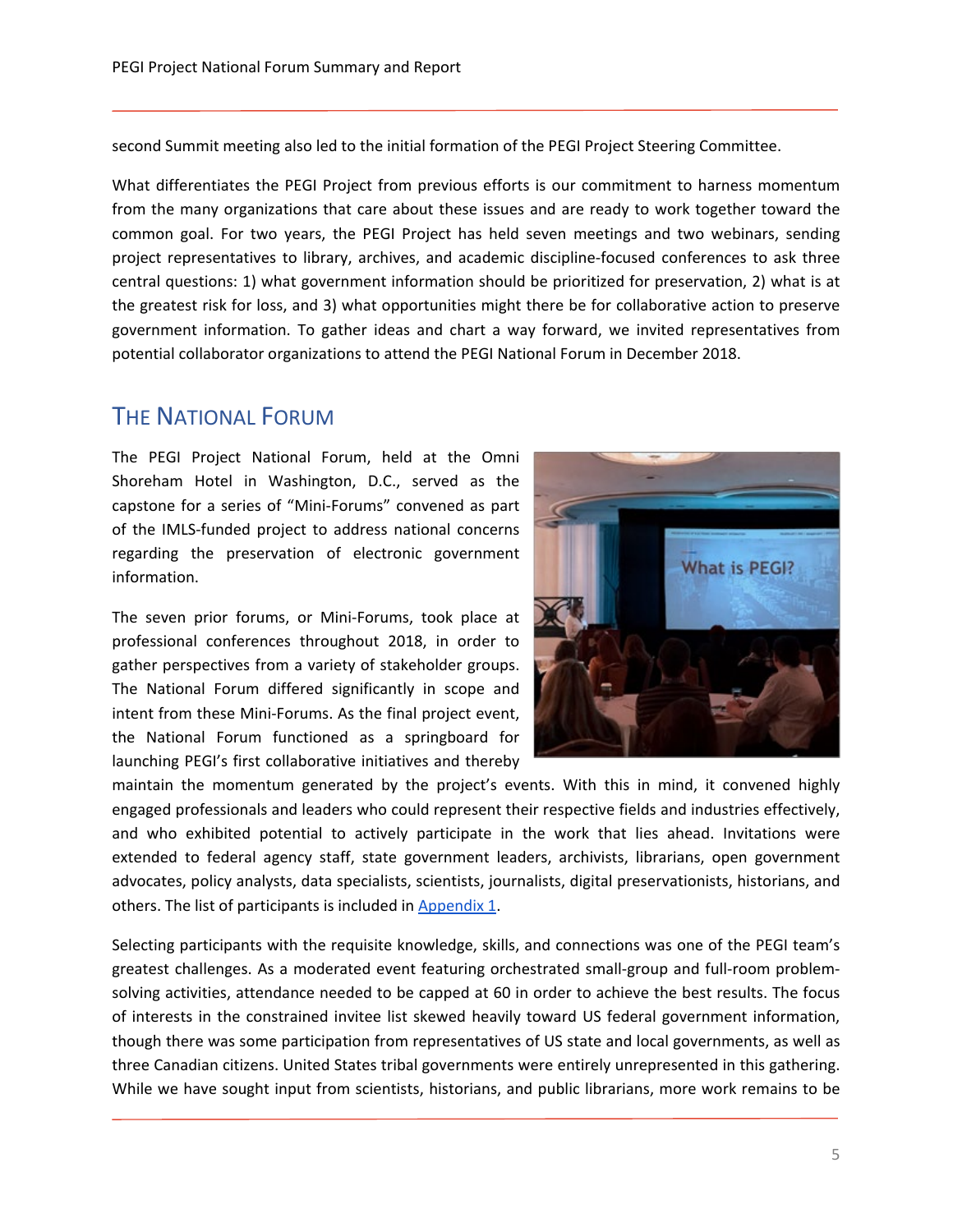accomplished in building relationships for future collaboration.

In the lead-up to the National Forum, we shared preparatory information with attendees for review and commentary. We developed an initial draft of the final project report for distribution to all National Forum attendees, together with the Environmental Scan report earlier commissioned by the project team and produced by Sarah Lippincott.**[3](#page-6-0)** We received feedback from participants on these documents, both before and during the event.

The National Forum was structured as a progression of presentations and discussions, concluding with sessions that sought to identify next steps. Developed by Dr. Katherine Skinner, the facilitation plan mapped out deliberate interactions that reflected the widely divergent perspectives anticipated among attendees. Rather than unstructured conversations that could easily encounter sticking points and roadblocks familiar to those in the room, the facilitation plan raised these issues as themselves worthy of observation, reflection, and discussion. As a consequence, the activities helped to build consensus among collaborators about shared priorities, such as goals for collective action, and shared challenges, such as vocabulary and metrics. The National Forum was an intense and dynamic event, with a high level of positive energy and activity by all attendees. The rich discussions of the event are summarized below, along with the facilitation process used to provoke these conversations. The event agenda is included as [Appendix 2.](#page-19-5)



<span id="page-6-0"></span>**<sup>3</sup>** Sarah K. Lippincott, Environmental Scan of Government Information and Data Preservation Efforts and Challenges. Atlanta, Georgia: Educopia Institute, 2018.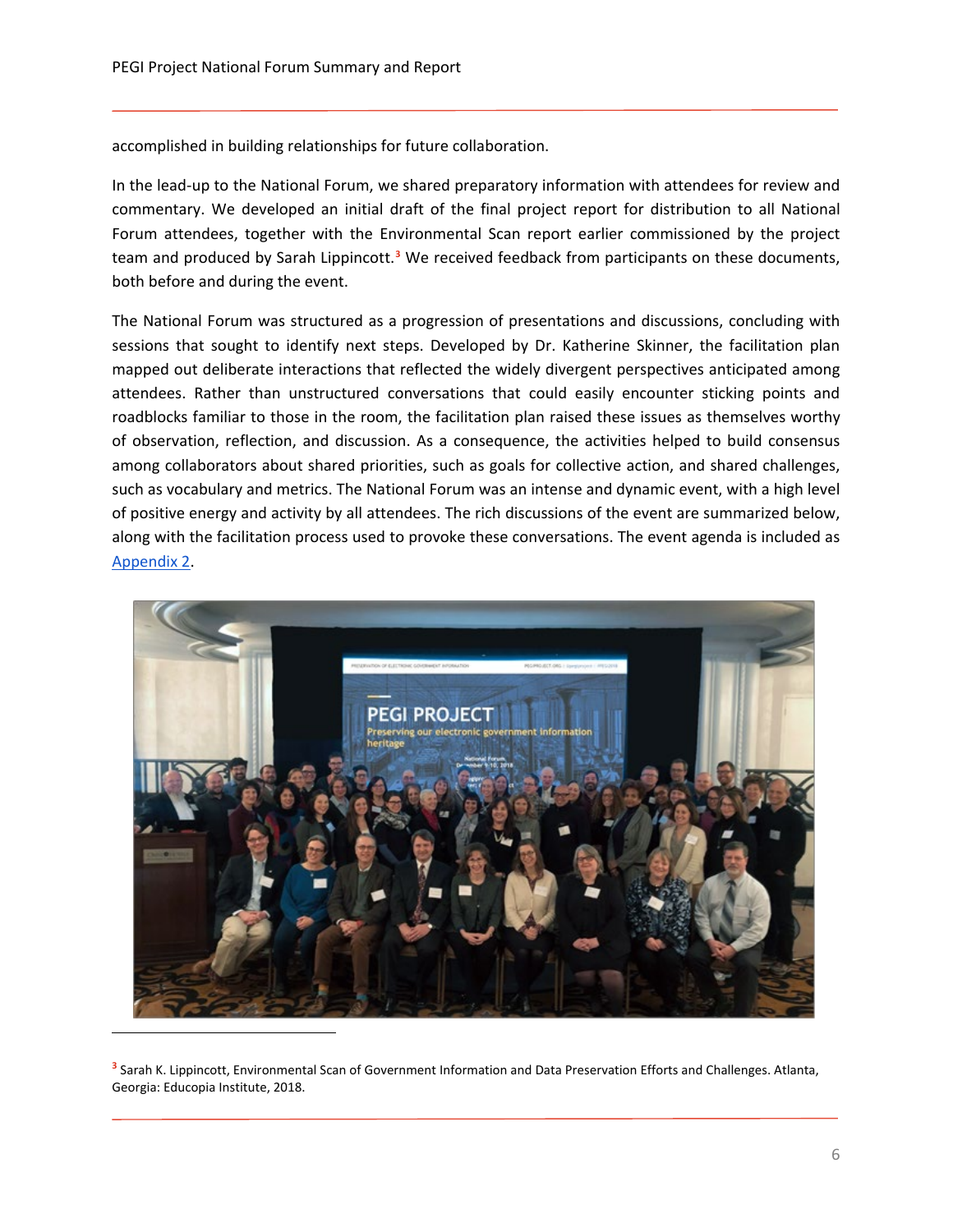# <span id="page-7-0"></span>EVENT SUMMARY & OBSERVATIONS



As a strategy to draw out rich discussion, we first assigned participants to table cohorts based on shared identity. One table included federal agency representatives. At another table we seated preservationists. Further tables held researchers, practitioners, and so on. These groupings for the initial table conversations were intended to build an atmosphere of engagement and trust between the attendees by prioritizing the cultivation of in-group knowledge first, before encouraging cross-group exchanges. These cohorts formed knowledge-group identities and distilled and documented their specific, concentrated areas of knowledge. Each cohort reported out to the full group the initial observations they had

explored. After this important foundation was laid, attendees were assigned to new, mixed cohorts (each with a range of stakeholder and sector perspectives represented) in order to help build bridges between stakeholder groups. The final portion of the event took place with self-selected tables that roughly corresponded to participant-identified affinity groups. As a direct result of this work to first define and then transcend the differences between stakeholder groups, shared values and common themes emerged and were embraced by the full assembly. These included a need for greater advocacy for digital preservation, a related need for a shared vocabulary and strong use cases, and a growing consensus on content that is most at risk.

# <span id="page-7-1"></span>DEFINING THE CHALLENGE

Following the introductory activities, tables began exploring a prompt to consider what government content is at risk of loss. While the prompt focused on content, discussions strayed into factors that affect how risk of loss could be determined, and the ways in which these risks are associated with how information is created and disseminated. As part of the prompt, participants were also asked to reflect on what they are *not* worried about. Interestingly, almost everything that someone was not worried about prompted a cause for concern by someone else.

A few challenges arose repeatedly in these discussions:

- 1. It is hard to know what is out there. Government agencies are not consistent in how information is published. Some agencies lack adequate information technology infrastructure, while others fail to publish information for reasons of funding or political will.
- 2. Beyond factors of technology and infrastructure, information of public interest is not always public. Freedom of Information (FOI) laws are intended to protect the public interest in accessing information, but disclosure practices are not consistently favorable and information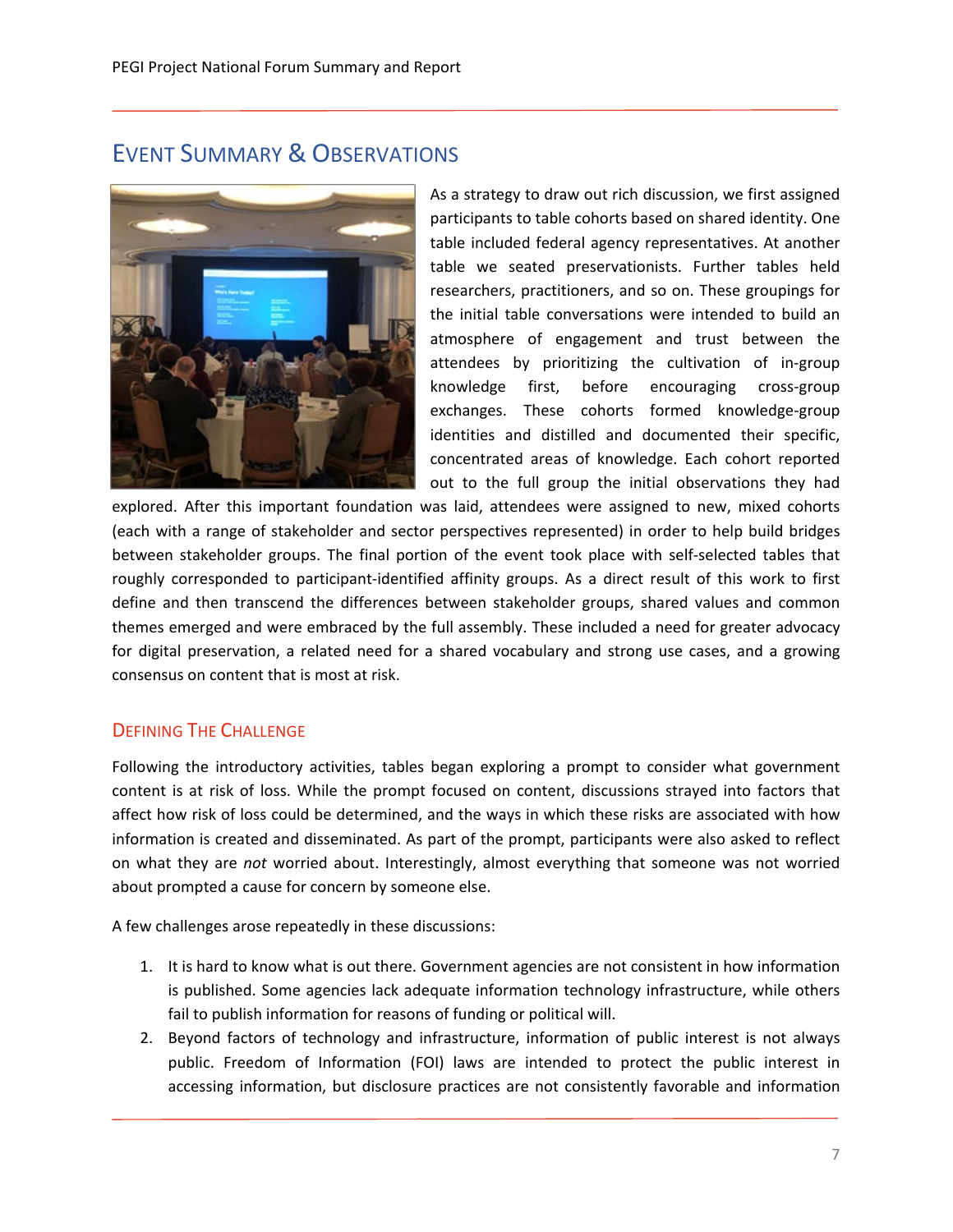that is released is not typically managed for long-term access.

- 3. While records schedules address appropriate management of both published and unpublished information of potential public interest, agencies may not have sufficient resources to fully comply with records management requirements. Additionally, records scheduled as "temporary" have a ticking clock for public discovery and access.
- 4. There are political risks affecting the continued creation of public information, particularly data. If a program is cut, any data from that program that remains publicly available may nevertheless quickly age out of usefulness. Much of our current information policy in the U.S. is controlled by the administration in power, and it can be difficult to advocate for changes.
- 5. Government information at the federal level falls into a few rough categories: works created by federal employees, works created by federal contractors, works created with federal funding, and works created as derivatives of any of these. A variety of copyright and intellectual property rights may apply, particularly when copyrighted information is incorporated.
- 6. Format is a significant component of risk. Some information is locked into proprietary formats, while dynamic content can be difficult to preserve in a form that retains its "live" characteristics. Metadata and documentation are essential for using many types of information, and both of these elements can also be at risk of loss, jeopardizing the ability to understand or render the objects they describe.
- 7. Although much of the discussion centered on federal information, it was acknowledged that information created by subnational governments is almost always at greater risk because fewer organizations seek to collect and curate it, and the institutions mandated to do so are often under-resourced.
- 8. It was generally agreed that information made publicly available in a trustworthy repository is at low risk.**[4](#page-8-0)** Trustworthiness is important in the public sector for the purposes of accountability, but making the continual improvements necessary to maintain that trust requires ongoing resource commitments.

Toward the conclusion of this activity, conversation turned toward identifying goals for efforts that collect, describe, and provide long-term access to born-digital government information. Participants coalesced around a few broad goals in particular:

- 1. **Coordinating public advocacy and awareness around these issues.** Making any major improvements in information policy, including securing funding for these activities, requires public support. Members of the public also need to be better informed about how access to government information affects priorities they care about.
- 2. **Improving how we identify and prioritize what to collect and preserve.** Right now many collection activities are driven in ad hoc, reactive ways that do not always take into

<span id="page-8-0"></span>**<sup>4</sup>** Participants in this conversation referenced both the standard auditing processes for ISO 16363, the Trusted Digital Repository (TDR) Checklist, as well as a more general sense of public trust in official repositories.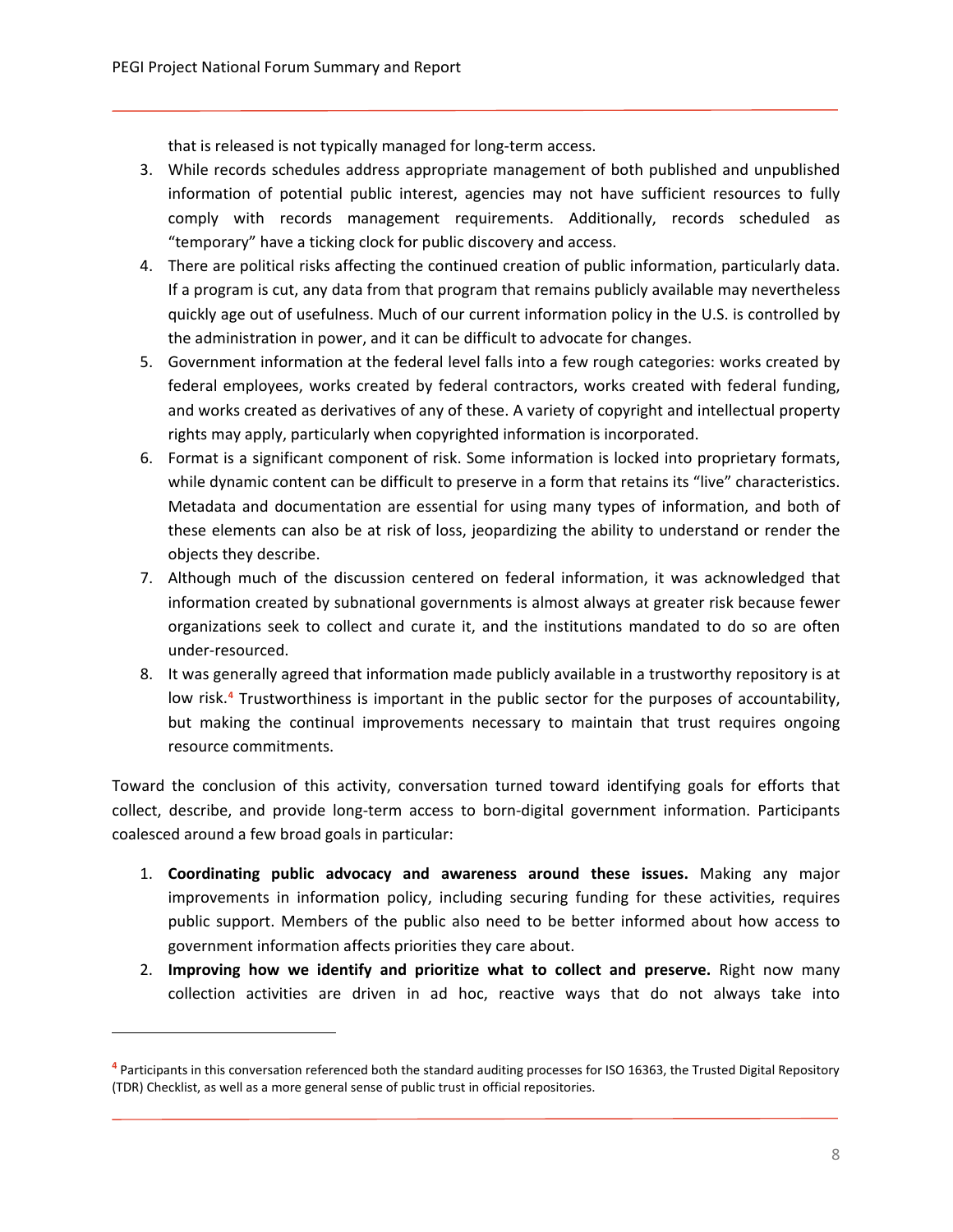consideration investments necessary for long-term access. It is important to work with and listen to those who use (or might use) government information, as part of the process of developing and refining collections criteria. It is equally important that any such process focus on inclusion and on addressing systemic issues of power and representation as they pertain to the public interest.

- 3. **Proactively seeking solutions that reflect public access needs.** Many existing efforts at this time take only limited steps to address inequities in access to information, such as those arising from the digital divide or other barriers to finding, interpreting, and using government information and data. Preservation without equitable access is not ideal, and aspirational goals concerning government information access suggest the need for measures to address information privilege as an explicit focus for efforts.
- 4. **Improving coordination among existing activities.** Stronger and more creative forms of communication among and between existing projects and with institutions that have a mandate to preserve government information are crucial to avoid unnecessary duplication of effort and to enhance our progress fieldwide. Articulating shared priorities would be easier with agreedupon standards. Interoperability and reusability are also of interest to everyone, and working together can improve these practices.
- 5. **Addressing the sustainability of efforts to preserve information.** Proactive planning is important for sustained efforts; projects that rely on a crisis-mode framing may not be able to attract long-term investment. It is impossible (and likely undesirable) to keep everything forever, so prioritization is crucial to a sustainable strategy.
- 6. **Improved information policies as well as improved implementation of existing policies**. A government-wide mandate to connect publishing and preservation strategies could be transformative, but consistent guidance and application of existing policy within agencies would also help with public access over time.

# <span id="page-9-0"></span>BRIDGING VOCABULARY

Identifying "trouble terms" that arise related to preserving government information proved relatively easy for all stakeholders. Dozens of terms were flagged by participants, and many of the same terms arose at nearly all the tables. Assigning definitions to these terms was, unsurprisingly, a much greater challenge. Many of the definitions proposed at tables focused less on describing what the term means, and more on scoping how these trouble terms can be used, or when it might be better to choose another, more specific, way to express something. Participants

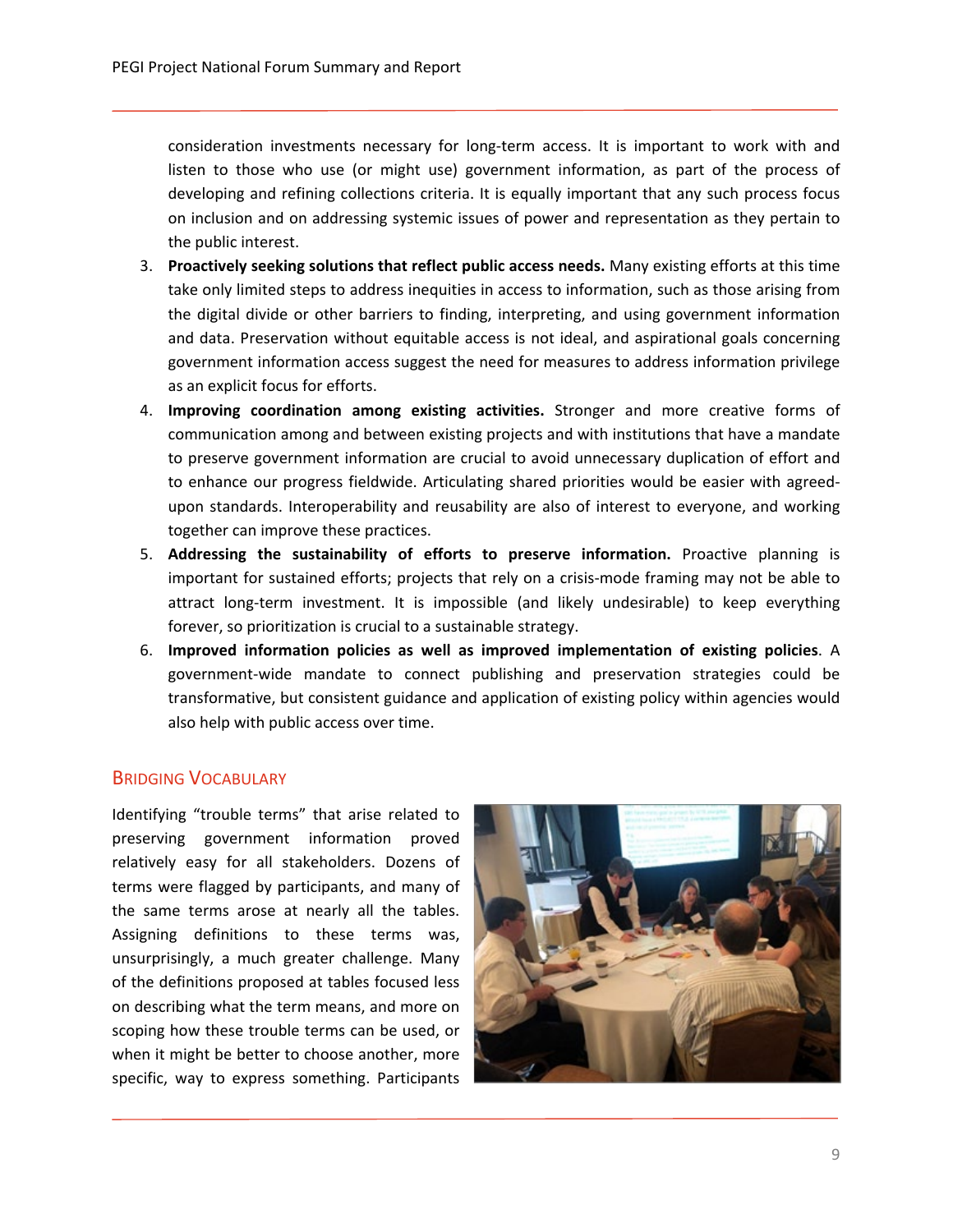noted that sometimes terms are used differently in different contexts, especially when specific statutory definitions apply.

One example of a term that differs between general or technical usage and its statutory definition is *machine readable.* The general technical usage means that data is in digital format and can be processed using a computer. The more precise legislative definition, "data in a format that can be easily processed by a computer without human intervention while ensuring no semantic meaning is lost," includes the concept that there is semantic meaning around the data that must also be interpretable to the machine. Some stakeholders might consider a given electronic document to be machine readable even if it does not meet the statutory definition that agencies must follow. As another example, *metadata* has a statutory definition that includes both descriptive, technical, and structural information. Many information professionals use the term *metadata* to refer to separate, distinct concepts or assets. Both of these examples are present in the OPEN Government Data Act (Title 2 of Pub. L. No. 115-435 (2019)).

Terms that are defined in standards are generally understood if the standard is widely used across stakeholder groups. The Open Archival Information Systems (ISO 14721:2012) term *user community* is one example. Because the OAIS model has penetrated diverse communities of practice, there was general agreement on the term as a common and useful one. In other standards more unique to specific stakeholder groups, there was less agreement on the terms. For example, *metadata* is used in many different ways, often with modifiers such as *descriptive*, even within a single stakeholder group.

While changing these definitions or associated professional norms is unlikely, acknowledging the difference is vital to working together.

Other troublesome words are less technical and more philosophical, like *authenticity* or *government information*. While table discussions reached general consensus on the broad meanings of these terms, specific examples highlight how imprecise they are. There can be varying understandings of what made a particular piece of information authentic, from chain-of-custody and technical anti-tampering measures to the authority of an issuing body. Even the "government" part of *government information* is not understood uniformly.

Attendees generally agreed upon the Copyright Act definition of *government information*, "information produced by government employees in the course of their work," but the government-funded work of contractors or grant recipients, or privately produced work incorporated by reference, were areas of disagreement.

Another category that lacked mutual understanding is the set of technical terms used differently by different stakeholder groups. Key among these are *access* and *preservation*, each which has multiple commonly used senses aside from the technical definitions. Librarians and archivists have different, and equally valid, professional definitions of what constitutes access. *Preservation* was understood similarly, but with different end goals and vastly different underlying processes and requirements, depending on whether the term is described by those specializing in digital preservation, by librarians working in open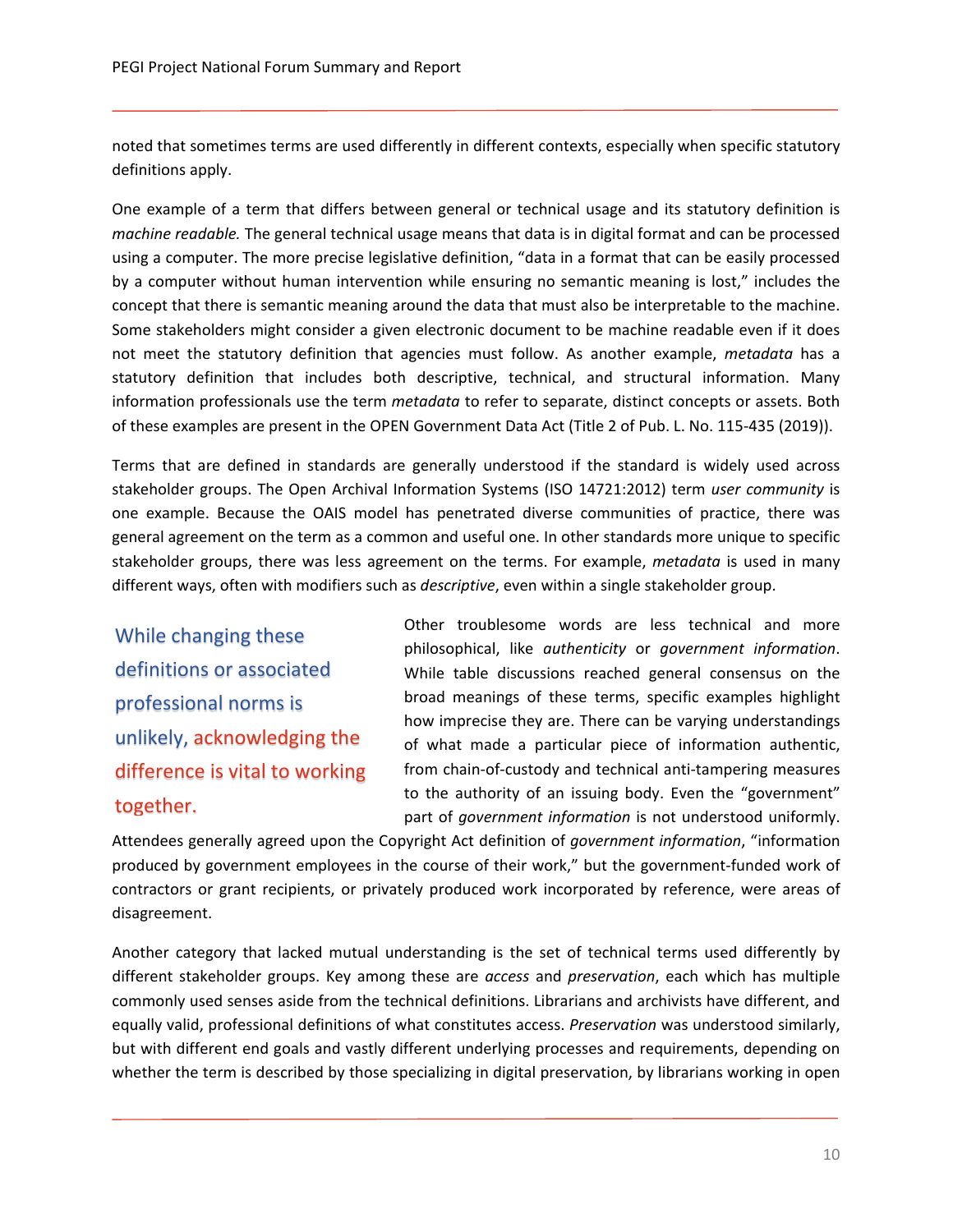collections, or by archivists or conservators. While changing these definitions or associated professional norms is unlikely, acknowledging the difference is vital to working together. One point of agreement is that the ability of future users to understand and use digital content is dependent on the information they have available about the context of the original content. While this is true of physically preserved materials, the context of a book, pamphlet, or set of file folders is less variable than the context in which digital content was originally made available, and so that content may have differently complex preservation considerations.

Finally, there are words that function in different but related ways. In many cases, these are words like *archive* or *document* which are both nouns and verbs. There seemed to be more general agreement on the noun forms, while the verb forms, which refer to processes, showed more divergence in participants' understanding.

For a list of "trouble terms" identified by forum participants see [Appendix 3.](#page-21-0)



# <span id="page-11-0"></span>**MEASURING INPUTS & OUTPUTS**

After a break, the groups reconvened to identify and categorize metrics that could directly or indirectly characterize government information preservation activity. Following this brainstorming session, each group quickly reviewed the table notes and created categories that capture frequent themes about measurement. A sticker voting exercise was used to identify five thematic clusters, which were assigned back to tables for further reflection and development.

Metrics are particularly difficult when the universe of what is being measured is undefined or amorphous, or when the denominator of the equation is unknown. Throughout this exercise, related discussions arose at all of the tables about the limits of measurability. One table noted that certain types of metrics, such as usage, may have a negative effect on long-term efforts, and that other desirable outcomes, such as a stronger and more sustainable democracy, cannot be easily measured. Nonetheless, it is helpful to have agreed-upon metrics, especially in a multi-organizational effort, to guide decision-making processes, measure progress, and identify attainable targets toward shared goals.

What follows is a synthesis of major topics that arose during this exercise. These emerged organically across multiple tables during the initial phase of this activity and then were examined more closely by one or two tables.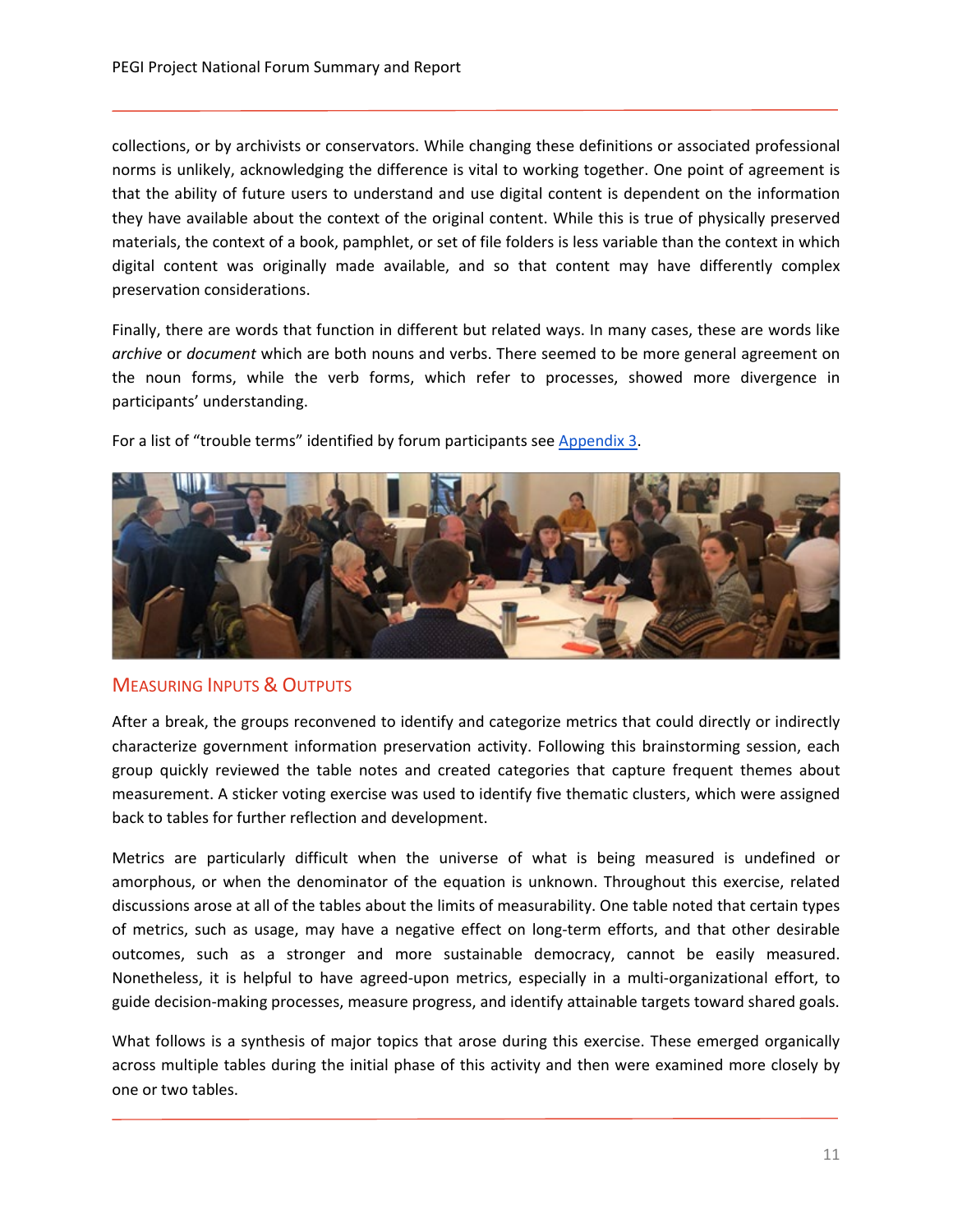#### <span id="page-12-0"></span>Value & Impact Stories

Stories about the value and impact of access to government information are important to the larger effort of born-digital preservation. News stories and ongoing press coverage describing the risks to longterm access to government data and information can support the public advocacy that is critical to sustaining collaborative efforts and seeking funding and other resources that are essential for a meaningful preservation program over time.

#### <span id="page-12-1"></span>Usage

Another key metric is the idea of somehow measuring the use of digital government information. Tracking anonymized usage could help the community by creating a surrogate for the value of these resources, potentially increasing our ability to target what gets preserved and what requires additional attention for access. Possible current technologies that could be applied to the government publishing space include Digital Object Identifiers (DOIs) and Persistent URLs (PURLs).**[5](#page-12-4)** Other systems like CrossRef**[6](#page-12-5)** and Perma.CC**[7](#page-12-6)** could be used to track the number of resolving links as an indicator to drive preservation efforts. For example, they could be used to generate data for "link rot" studies similar to those done by the Legal Information Archive (LIA)**[8](#page-12-7)** to lead toward adoption of best practices that may decrease the amount of information that can no longer be accessed.

#### <span id="page-12-2"></span>What is Preserved?

This metric focuses on discrete counts of digital materials. Tables discussed possible ways to count the amount of born-digital information that is preserved or even made available—including information with complete metadata—with suggestions that included counting the number of agencies contributing to a preservation platform, number of titles in preservation repositories, number of bytes being preserved, number of files preserved by file type, and the number of URLs duplicated in these systems.

#### <span id="page-12-3"></span>**Policy**

Public policy related to government information preservation includes rules and regulations affecting information creators; those affecting institutions that are mandated to oversee government information, provide public access to it, and preserve it for the long term; and measures to provide funding for these activities.

<span id="page-12-4"></span>**<sup>5</sup>** Digital Object Identifiers and Persistent URLs are two examples of registered persistent identifiers that are useful to creating so-called 'permalinks.' For more on DOIs, see[: https://www.doi.org/;](https://www.doi.org/) for more on the current implementation of PURLs used by the U.S. Government Publishing Office (GPO), see[: https://www.fdlp.gov/requirements-guidance/instructions/709-purls.](https://www.fdlp.gov/requirements-guidance/instructions/709-purls) 

<span id="page-12-5"></span>**<sup>6</sup>** CrossRef is a digital object identifier registration agency that links together scholarly publications. For more information, see: [https://www.crossref.org/.](https://www.crossref.org/)

<span id="page-12-6"></span>**<sup>7</sup>** Perma.cc was developed as a solution to court opinions and other legal documents that need to provide links to ephemeral web resources. For more information, see: [https://perma.cc/.](https://perma.cc/) 

<span id="page-12-7"></span>**<sup>8</sup>** Formerly the Chesapeake Project, the Legal Information Archive (LIA) is hosted by the Legal Information Preservation Alliance (LIPA), a non-profit consortium of academic, federal, state and public law libraries working on projects to preserve print and electronic legal information. More information[: https://lipa.access.preservica.com/](https://lipa.access.preservica.com/)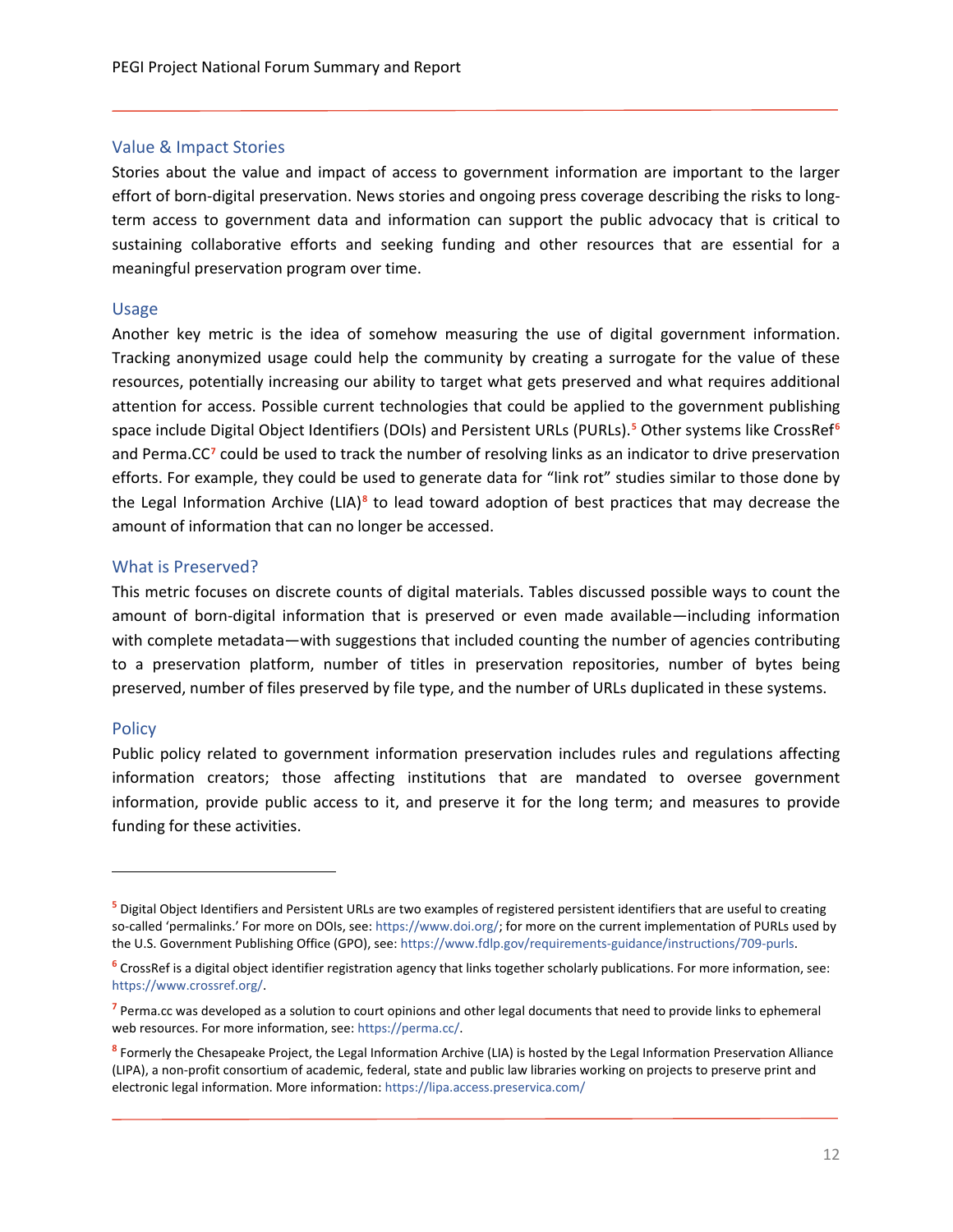At the federal level, there is no comprehensive information policy that addresses the access and preservation lifecycle for all public information products. For example, the National Archives and Records Administration (NARA) oversees records management and disposition, but does not oversee information dissemination practices, which are addressed to some extent by the Office of Management and Budget (OMB) and in other ways by the Government Publishing Office (GPO). Some aspects of information policy lack meaningful enforcement or oversight, while others—particularly uniform dissemination practices—are insufficient in coverage and scope. Appropriations also affect the ability of agencies to meet obligations related to publishing as well as long-term access.

While it is difficult to measure policy directly, participants identified different types of improvement in policy that could be tracked over time:

- How is information made available? Is it published on a standard domain?
- How is access maintained for the long-term? What are the official requirements? Is information published with appropriate structure and metadata that make description and preservation easier? Are there persistent identifiers created to locate resources?
- How are information dissemination activities overseen? How consistent are agencies in following rules and best practices? How easy is it to determine relative progress in meeting these requirements? Does each agency have a mandate, mission or standard operating procedure for born-digital publications? Which entities are ultimately responsible for stewarding access?
- How are these activities funded? Is the funding adequate? Are investments in digital preservation made proportionately to the need for long-term access?

# <span id="page-13-0"></span>Systems and Infrastructure for Preservation Activities

A final area of discussion explored the need for measuring the systems and infrastructure in place for preservation activities. To measure efforts at preserving the government information domain it is important to know which institutions have trustworthy digital repository (TDR) certification or follow another public auditing process. Other opportunities for measurement include a registry of official mirrors within and outside institutions, and seeking other ways of tracking archived content stored at host institutions. It is also possible to track which agencies partner with Data.gov for registering descriptive metadata for their data products, and which non-governmental organizations partner with agencies on preservation activities.

In the discussion wrap-up after the table exercise, many participants agreed that a primary challenge for framing shared metrics is that preservation activities have complex contexts and many dimensions for considering what constitutes progress. Most participants agreed that measuring the universe of electronic government information is difficult, but also valuable as a way to understand what is being preserved.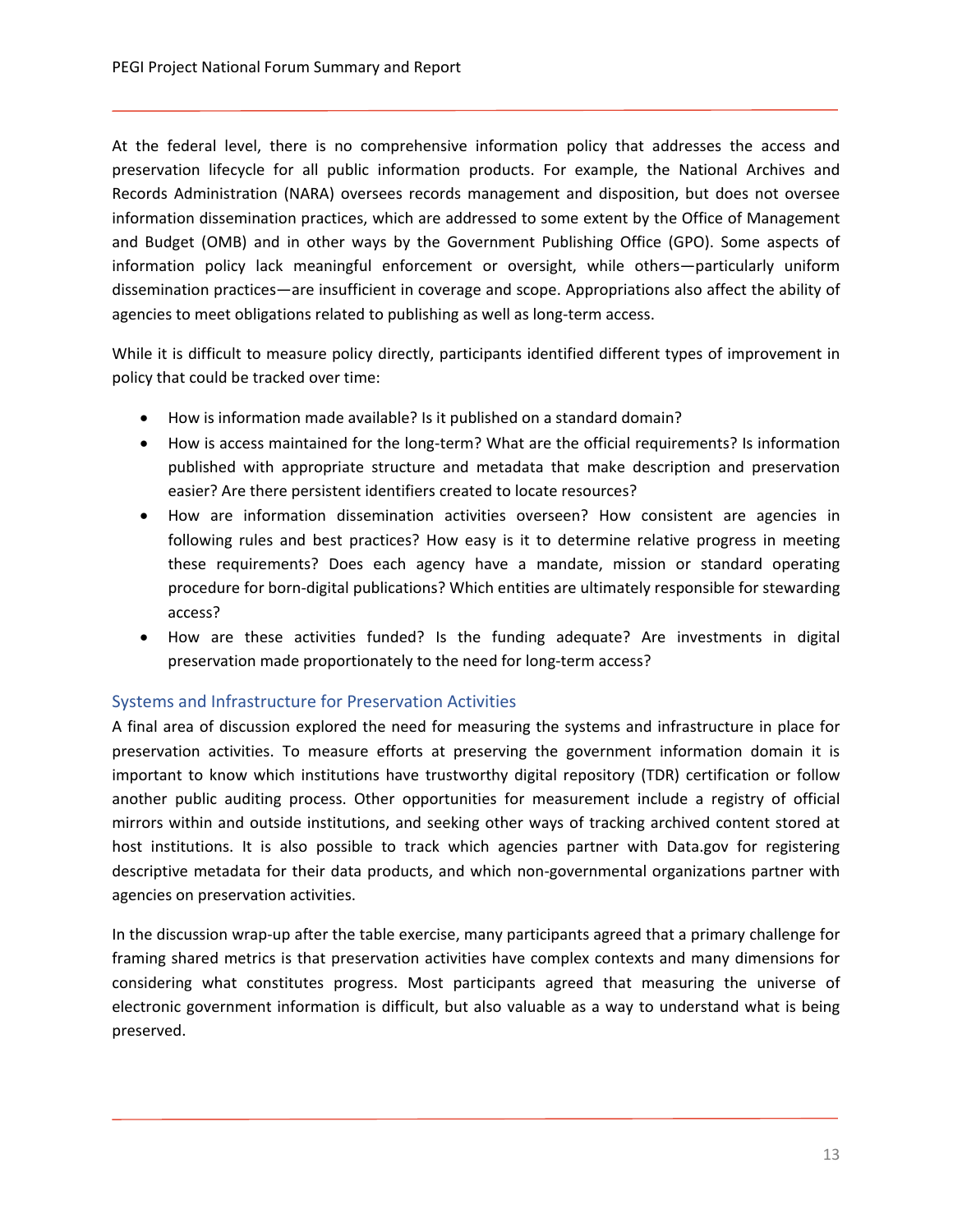# <span id="page-14-0"></span>PATHWAYS FORWARD

For the final portion of the forum, each table group was given about an hour to design and propose projects that would address preservation issues raised in earlier discussions. Using flip charts, table leaders reported out to the full room each group's project title, structure, potential partners and possible activities, keeping in mind that it would be necessary to measure progress toward goals.

Some felt that any measurement of progress toward a goal must include dimensions of the goal itself, described in quantitative terms. Yet there are obvious difficulties in detecting and quantifying the universe of electronic government information. To measure progress toward an ever-growing and illdefined body of material may not be possible, at least at the early stages of this endeavor. For this reason, groups tended to propose projects having limited scope and therefore more attainable goals.

The purpose of the "Pathways Forward" activity was not necessarily to create actionable blueprints, but rather to demonstrate the many opportunities for creative action that are available to us at this juncture. Even within the short time that groups had to complete this exercise, plans were drafted that have the potential to form some of PEGI's first post-grant work. We also hope that by sharing these ideas, we will inspire others to design projects as well and make further progress, either by acting independently or in collaboration with others. Details on the "Pathways Forward" proposals generated during this Forum are provided in [Appendix 4.](#page-25-0)

# <span id="page-14-1"></span>FORUM WRAP-UP

The forum concluded with a full room discussion reflecting on the event, highlighting key observations and the most important takeaways. Participants uniformly indicated a high degree of energy and excitement in learning about all the other synergistic programs represented in the room, and being able to come together with like minded individuals who were similarly passionate about the importance of preserving electronic government information.

Dr. Halbert thanked all participants for their engagement over the two days, and indicated that a report of the event would be produced in the coming months and shared with both participants and the wider field. He noted that the project team would incorporate the valuable insights and proposals from the Forum participants in the final project report. Finally, all participants were invited to consider participating in future initiatives that might grow out of this National Forum.

As we discuss our findings from the National Forum and in other venues, we are scoping out the next steps, which we look forward to sharing for discussion in the final project report.

# <span id="page-14-2"></span>**ACKNOWLEDGMENTS**

Collectively, we wish to express our gratitude to all who contributed their time and energy to join our conversations, especially those who attended the National Forum. We are especially grateful to Dr.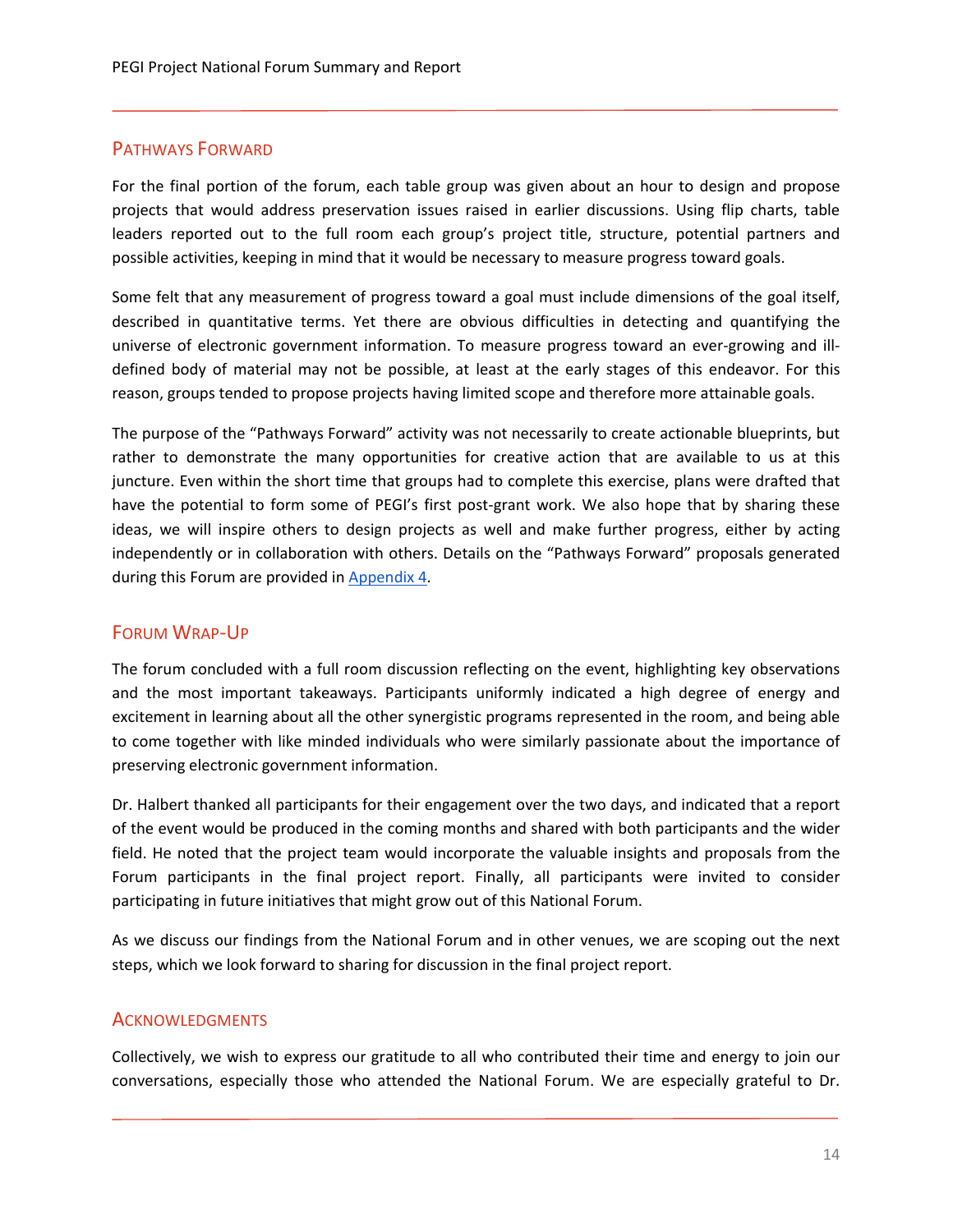Katherine Skinner, who developed the facilitation materials for the National Forum, and who has continued as an invaluable advisor to the PEGI Project. We also greatly appreciate the contributions of all of the table facilitators, who gracefully worked to keep the Forum's conversations moving, balanced, on track, and documented. We wish to extend special thanks to Dr. Alexandra Chassanoff and Sarah Lippincott for volunteering their time and effort. Their assistance was invaluable.

This project was made possible in part by the Institute of Museum and Library Services #LG-88-17-0129- 17. We are grateful to James Neal for his support and encouragement as our program officer.

Special thanks to the Coalition for Networked Information for providing meeting support.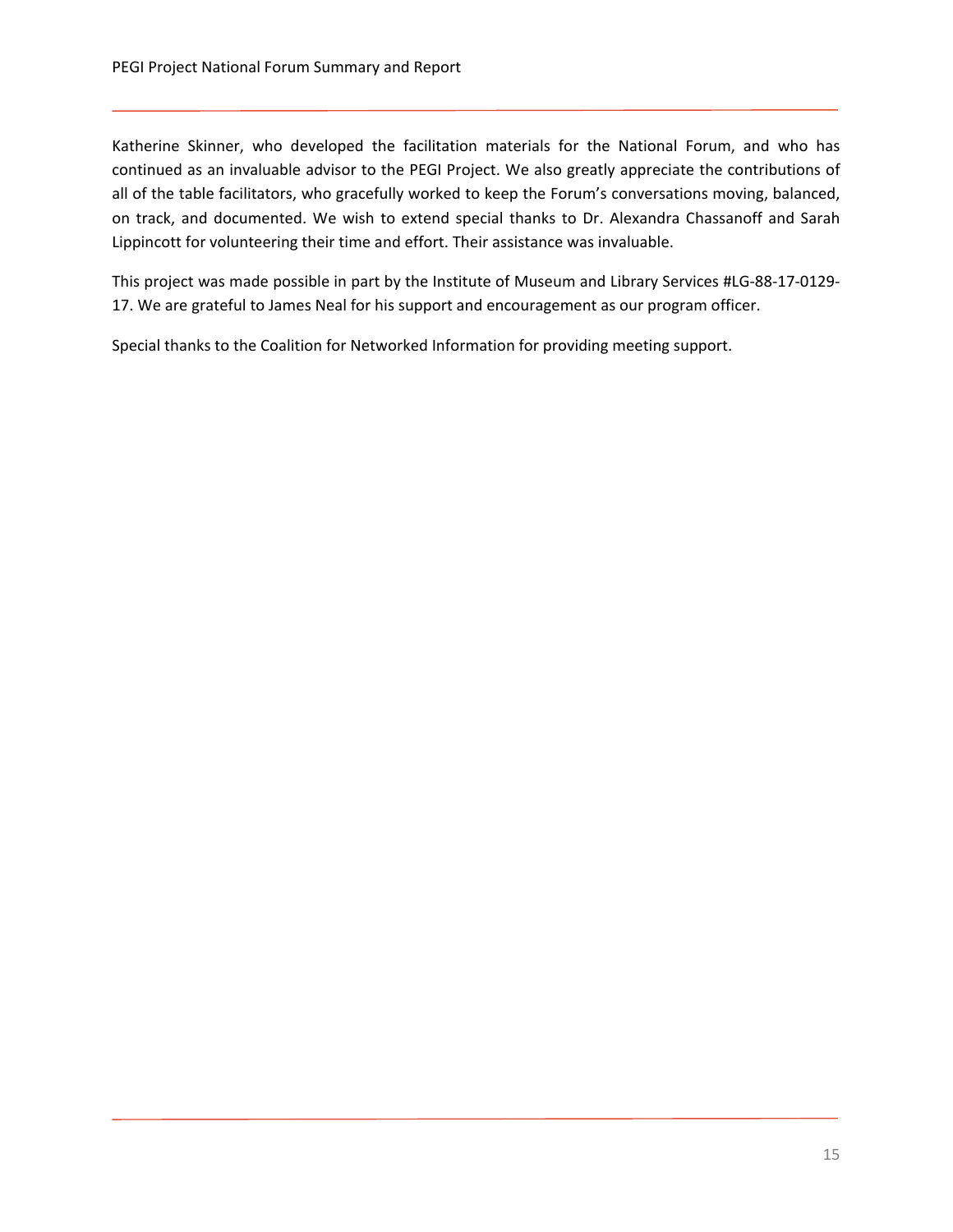# <span id="page-16-1"></span><span id="page-16-0"></span>APPENDIX 1: NATIONAL FORUM ATTENDEES

Participants and facilitators took part in this event in their individual capacity; affiliations are as of the date of the meeting and are provided for identification only. Participation does not represent agency or institutional policies or views.

# **Participants**

Stephen Abrams, Harvard University Laurie Allen, University of Pennsylvania Jefferson Bailey, Internet Archive Tim Baker, Maryland State Archives / Council of State Archivists Dr. Andrew Battista, New York University Andrew Bergman, Sunlight Foundation Rachel Bergman, Sunlight Foundation Mara Blake, Johns Hopkins University David Bleckley, Inter-university Consortium for Political and Social Research / University of Michigan John Chodacki, California Digital Library Heather Christenson, HathiTrust Robin Dale, Institute of Museum & Library Services Stephen Diggs, Scripps Institution of Oceanography / University of California, San Diego Cindy Etkin, U.S. Government Publishing Office Daniel Gillman, Bureau of Labor Statistics Robert Gradeck, University Center for Social & Urban Research / University of Pittsburgh Carla Graebner, Simon Fraser University David Greisen, Open Law Library Abbie Grotke, Library of Congress Michael Halpern, Union of Concerned Scientists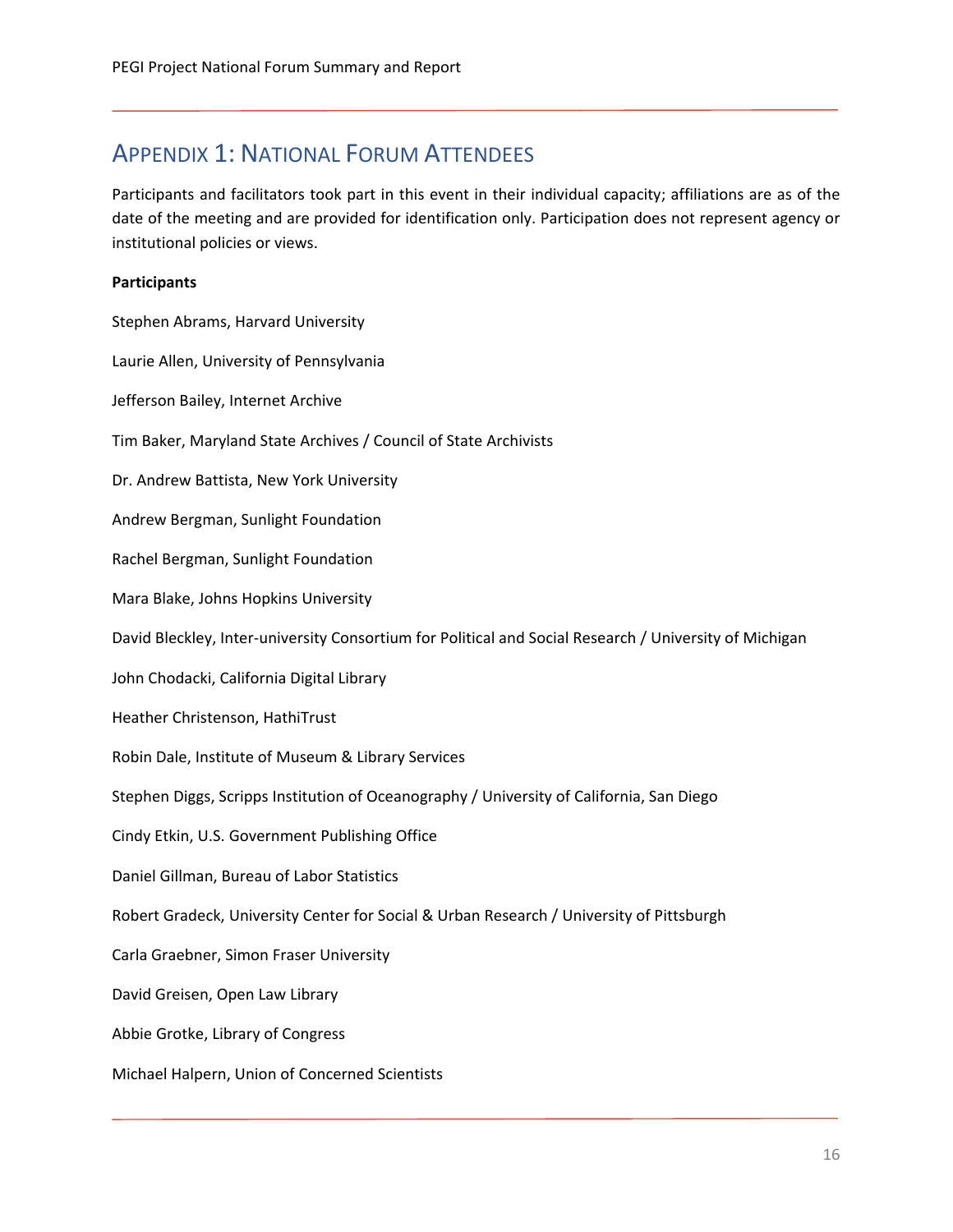Kathy Hart, Library of Congress Margaret Janz, University of Pennsylvania Lisa Johnston, University of Minnesota Heather Joseph, SPARC Patricia Kim, University of Pennsylvania Dr. Emily Knox, University of Illinois at Urbana-Champaign Purdom Lindblad, Maryland Institute for Technology in the Humanities Brandon Locke, Michigan State University Jennifer Marill, National Library of Medicine Dr. Rachel Mattson, University of Minnesota Edward McCain, Reynolds Journalism Institute / University of Missouri Dr. Patrice McDermott, Government Information Watch Dr. Sarah Melton, Boston College Libraries Mary Moulton, U.S. Department of Transportation James Neal, Institute of Museum and Library Services Dr. Bethany Nowviskie, Digital Library Federation Dr. Trevor Owens, Library of Congress Dr. Dina Paltoo, U.S. National Library of Medicine / National Institutes of Health Susan Paterson, University of British Columbia Meg Phillips, National Archives & Records Administration Dr. Matt Price, University of Toronto Dr. Debbie Rabina, Pratt Institute Dr. Justin Schell, University of Michigan Library Katrina Stierholz, Federal Reserve Bank of St. Louis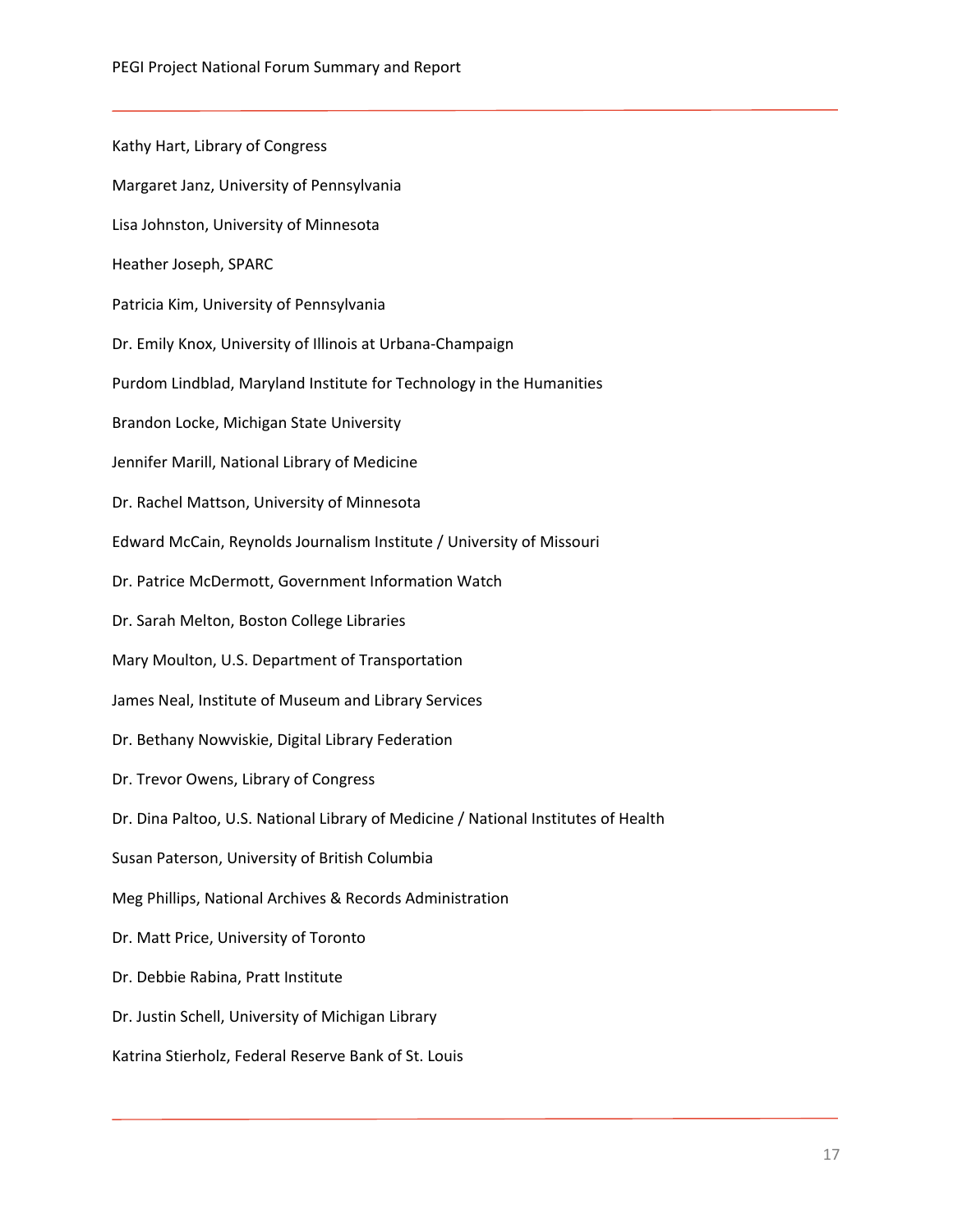Joseph Thompson, Maryland Library Association Jessica Tieman, U.S. Government Publishing Office Michelle Trumbo, Legal Information Preservation Alliance David Walls, U.S. Government Publishing Office Marie Waltz, Center for Research Libraries Dr. Bethany Wiggin, University of Pennsylvania

#### **Facilitators**

Dr. Katherine Skinner, Educopia Institute Dr. Alexandra Chassanoff, Educopia Institute Sarah Lippincott, University of Massachusetts Amherst

#### **PEGI Project Team Members**

Roberta Sittel, University of North Texas

Deborah Caldwell, University of North Carolina at Greensboro Marie Concannon, University of Missouri Dr. Martin Halbert, University of North Carolina at Greensboro James R. Jacobs, Stanford University Lynda Kellam, University of North Carolina at Greensboro Shari Laster, Arizona State University Scott Matheson, Yale Law Library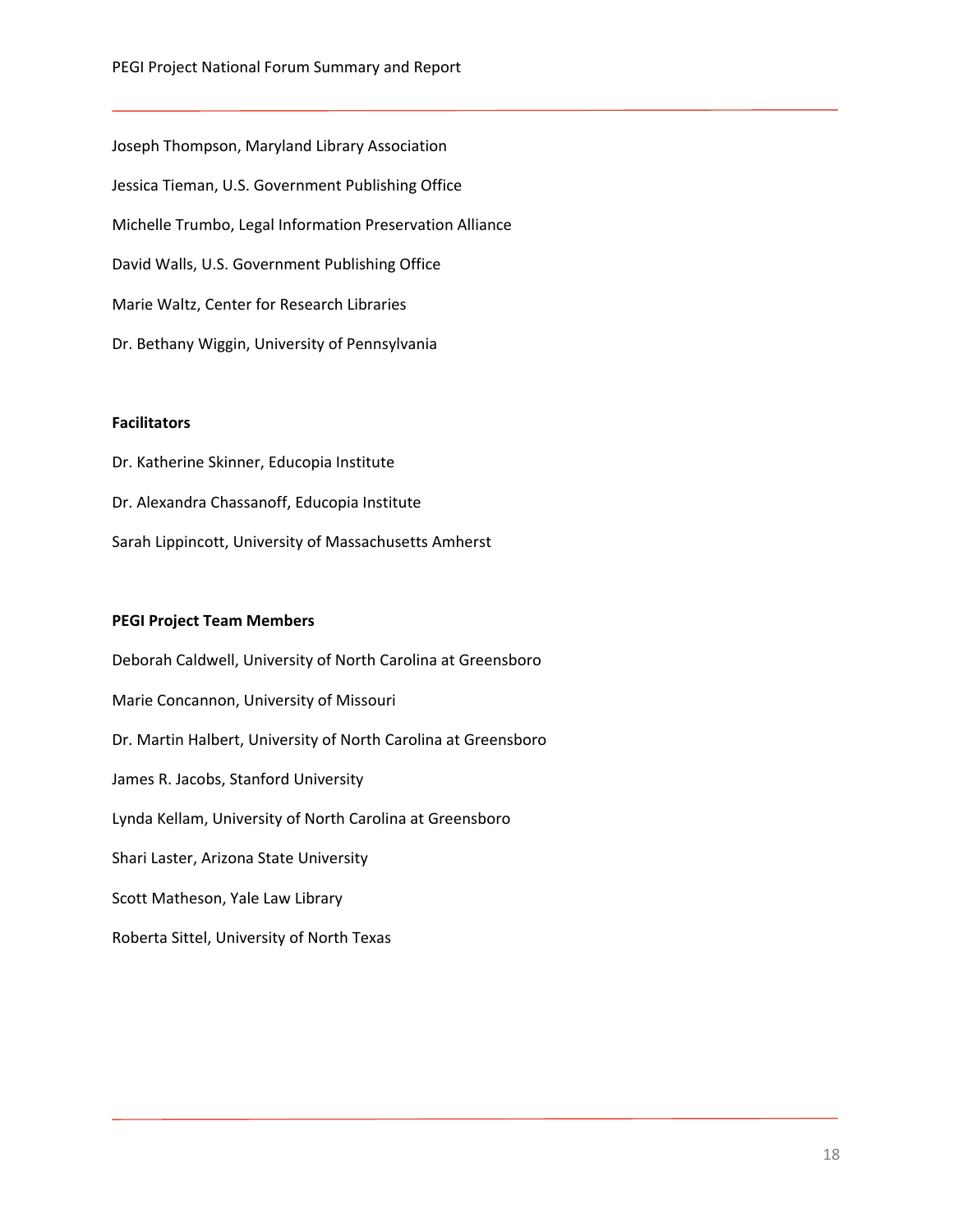# <span id="page-19-5"></span><span id="page-19-0"></span>APPENDIX 2: NATIONAL FORUM ATTENDEES AGENDA

# <span id="page-19-1"></span>NATIONAL FORUM ON PRESERVING ELECTRONIC GOVERNMENT INFORMATION

<span id="page-19-2"></span>**Objectives** 

- Strengthen relationships among key stakeholders engaged in the preservation of electronic government information
- Jointly develop a shared understanding of what preservation of electronic government information activities are currently underway
- Explore shared goals and identify potential shared measurement of progress toward those goals
- Identify and prioritize activities specific stakeholders might engage in to lower barriers
- Stress-test a possible "shared agenda" approach for ongoing cross-stakeholder collaboration

# <span id="page-19-3"></span>**Outcomes**

- Deepened relationships and understandings among key stakeholders
- A draft *PEGI Project Final Report* that explores the viability of a "shared agenda" across stakeholder groups
- Progress toward a consensus on metrics that could measure progress toward government information preservation

# <span id="page-19-4"></span>Prework

- Environmental Scan of Government Information and Data Preservation Efforts and Challenges
- PEGI Project Final Report: Toward a Shared Agenda for the Preservation of Electronic Government Information (early draft version)
- Preservation of Electronic Government Information: An Urgent National Priority by Scott Matheson
- Put an "out of office" message on your email and plan to be mostly deviceless for the working portions of this convening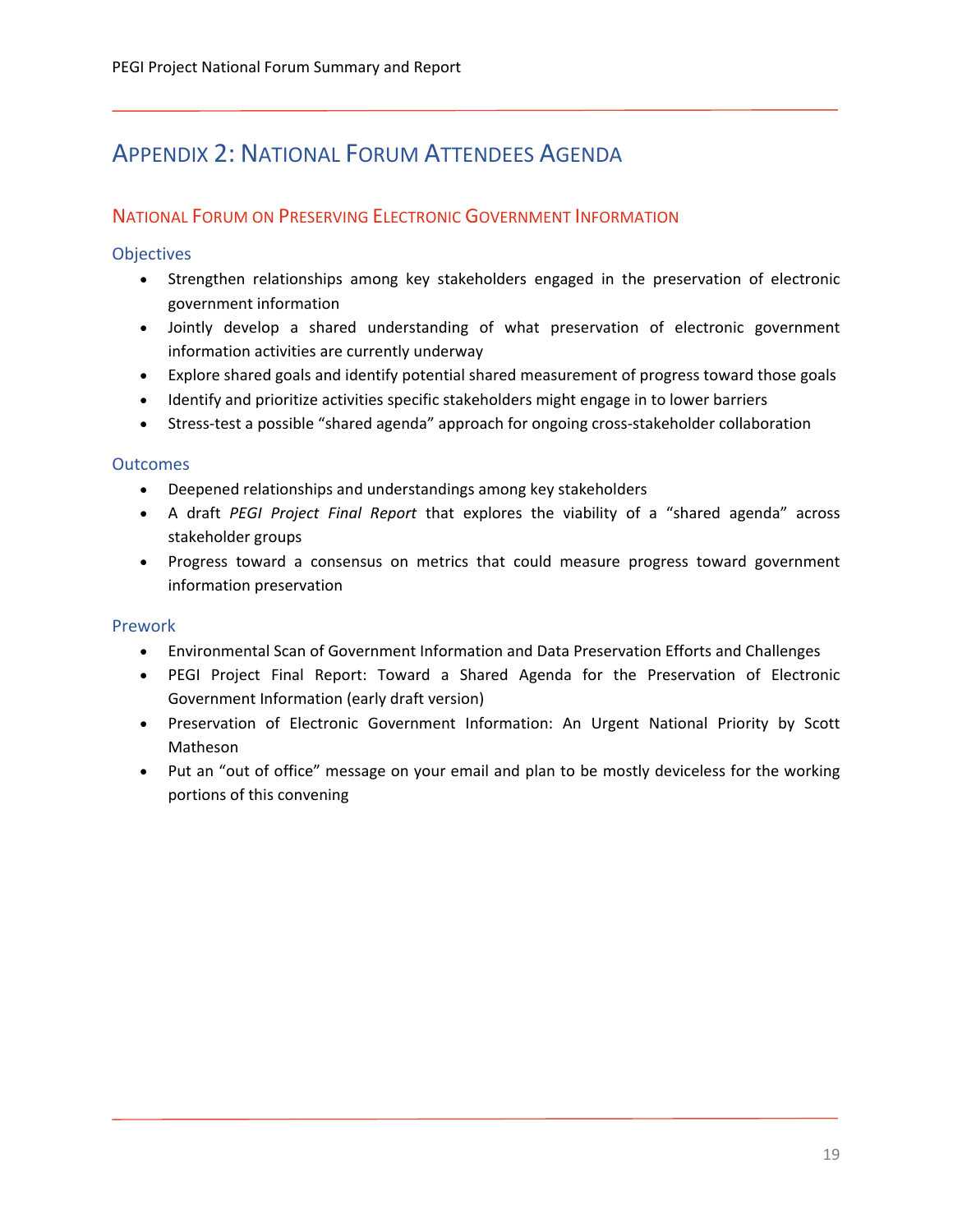# <span id="page-20-0"></span>Agenda

Day 1: December 9

| $08:30 - 09:00$ | Breakfast and coffee                                          |                                                                     |
|-----------------|---------------------------------------------------------------|---------------------------------------------------------------------|
| $09:00 - 09:30$ | Welcome, Agenda, Introductions                                | Robbie Sittel<br><b>Martin Halbert</b><br>Katherine Skinner         |
| $09:30 - 10:20$ | Session 1: Spanning Boundaries                                | <b>Table Groups</b>                                                 |
| $10:20 - 10:45$ | Walk-and-Talk                                                 | <b>Full Room</b>                                                    |
| $10:45 - 11:00$ | <b>Break</b>                                                  |                                                                     |
| $11:00 - 12:30$ | Session 2: Bridging Vocabulary                                | <b>Table Groups</b>                                                 |
| $12:30 - 01:30$ | <b>Working Lunch</b><br>Q&A Environmental Scan<br>CI Overview | <b>Brief presentations</b><br>Sarah Lippincott<br>Katherine Skinner |
| $01:30 - 02:45$ | Session 3: Measuring Inputs and Outputs                       | <b>Table Groups</b>                                                 |
| $02:45 - 03:00$ | Break                                                         |                                                                     |
| $03:00 - 04:15$ | Session 3 (cont): Measuring Inputs and Outputs                |                                                                     |
| $04:15 - 05:00$ | Day 1 Synthesis and Wrap up                                   |                                                                     |

# Day 2: December 10

<span id="page-20-1"></span>

| $08:30 - 09:00$ | Breakfast and coffee                          |                                        |
|-----------------|-----------------------------------------------|----------------------------------------|
| 09:00 - 09:30   | Reflections on day 1; Q&A Environmental Scan  | Robbie Sittel<br><b>Martin Halbert</b> |
| $09:30 - 10:15$ | Working Session 4: Potential Pathways Forward | <b>Table Groups</b>                    |
| 10:15 - 10:30   | Break                                         |                                        |
| 10:15 - 11:30   | Conversation Cafes                            | <b>Rotating Table Groups</b>           |
| 11:30 - 12:00   | Reflections, Next Steps, Wrap up              | Robbie Sittel<br><b>Martin Halbert</b> |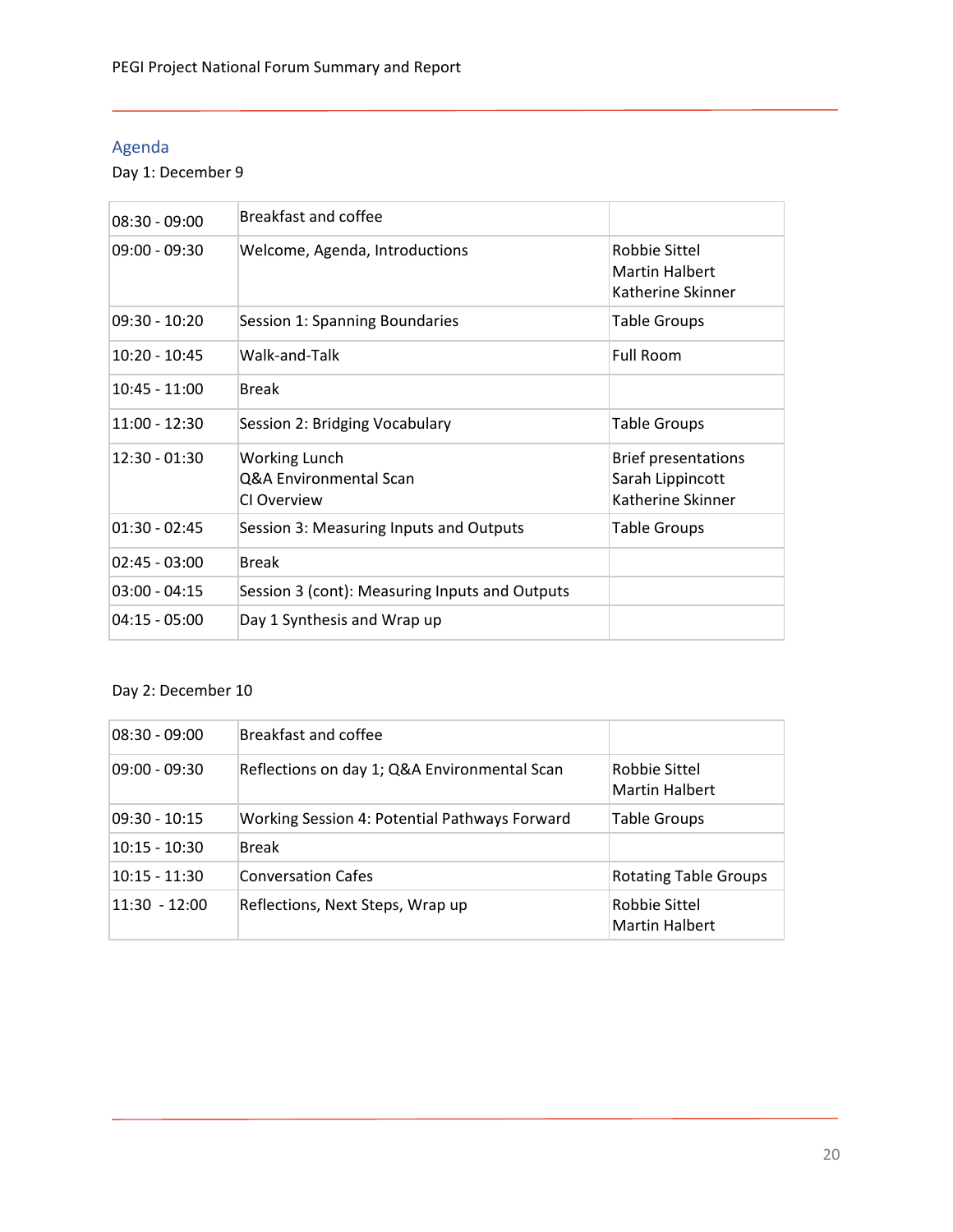# <span id="page-21-0"></span>APPENDIX 3: TROUBLE TERMS

As part of the National Forum, attendees developed a list of potentially problematic terminology, including terms for which there may be disagreement or imprecision in definition or use among stakeholder groups. This activity was included early in the forum in order to surface differing usage of terminology, and provide attendees with an opportunity to bridge their different contexts and backgrounds through group discussion.

Participants at the tables made preliminary attempts to develop definitions of selected terms, many of which (but not all) are presented here. The quoted statements are derived from notes taken by the table moderators, so some reflect direct statements while others synthesize discussion. Some footnotes have been added to provide context. Many terms identified by the forum attendees were not defined during the meeting, but are noted here as they were surfaced as potentially problematic or confusing.

**Access**, in the sense that users can get information

"Public access vs. open access vs. access"

"Machine readable"

"Public access and open access have policies and manifestos"

"Access depends on context"

"'Useful' access a better way to phrase"

"Determination of access is contextual"

**Accessibility**, in the sense that information can be accessed regardless of ability

Administrative metadata [see Provenance]

**Archive** *n.* and *v.* "Selected content goes into a repository. Organizational logic is applied in some way. Maybe best to use as a self-identified title or term?"

# **Authenticity** [see Provenance]

"Pieces include [Section] 508 compliance,**[9](#page-21-1)** document metadata, document level / site level information, technical and social information, context and system standards, PREMIS,**[10](#page-21-2)** README [file]" "Can say how we got it, but not how it was created"

**Born-digital** [see also Electronic]

**Cataloging** "Not the same as metadata"

Collection

<span id="page-21-1"></span>**<sup>9</sup>** Section 508 compliance refers to federal digital tools that meet mandated accessibility standards. For more information, see: <https://www.section508.gov/manage/laws-and-policies>

<span id="page-21-2"></span>**<sup>10</sup>** PREMIS is a preservation metadata standard. For more information, see[: https://www.loc.gov/standards/premis/](https://www.loc.gov/standards/premis/)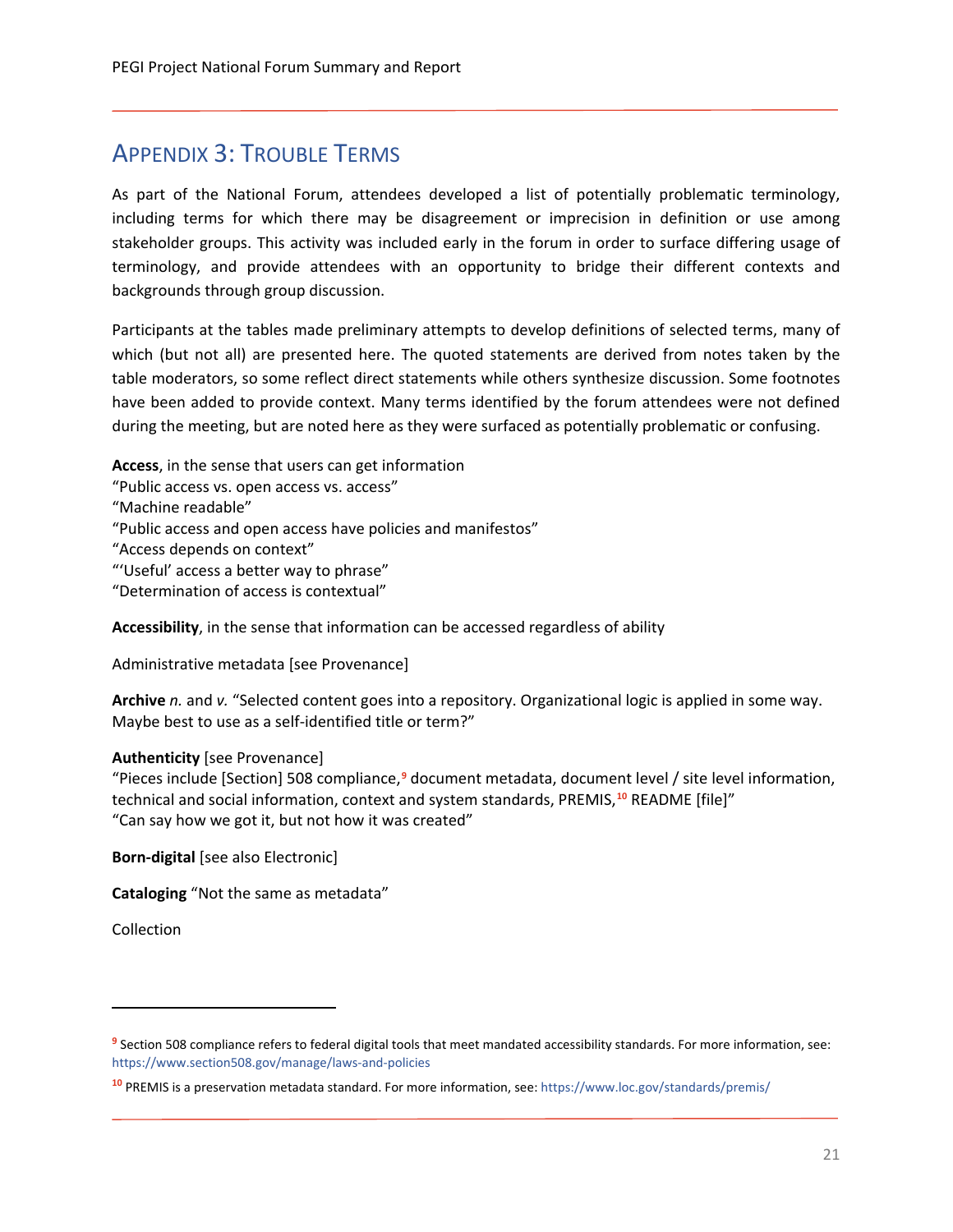# **Community** or **User Community** "Access to whom, for whom, for what"**[11](#page-22-0)**

Creator

**Curation** [see Stewardship] "Philosophy and commitment vs. action or activity" "Ongoing responsibility" "Think[ing] intentionally which involves policy, budgets and staffing, institutional vs. 'people' level" "Intentional approach"

# **Data / Dataset**

"Tabular, statistical [information]"

"Static tables in PDF [documents]"

"Singular or plural? Individual or summary? Machine readable?"

"Digital (ensuing discussion about whether analog materials can be 'data'; the group conceded yes)" "Too reductive, disagreement on meaning. 'Everything' vs. datasets. Is a turn-off to humanists; important for community engagement. Specificity of what we mean can make problems seem solvable. We prefer information, or more specifically, data set"

Discoverable

**Document** *n.* or *v.*

**Electronic** "Is this the same as digital? Online? Electronic in FDLP means physical media with digital information"

Enduring or Enduring Value

**Ethics** [see also Privacy]

**Format** [also Proprietary format]

# **Government Information**

"Documents or data or communications produced or commissioned in whole or in part by or for government agencies or individuals"

"Legal/legislative definition may differ from library or common definition"

"Document activities, policies"

"Held and managed by government or other parties"

"Difference between federally funded research and government information"

"Difference between public and government information"

**Information** [see also Data]

Inventory

**Knowledge** "How can we provide access to data so that it becomes knowledge?"

<span id="page-22-0"></span>**<sup>11</sup>** This definition is derived from the definition of designated community in the OAIS model (ISO 14721:2012)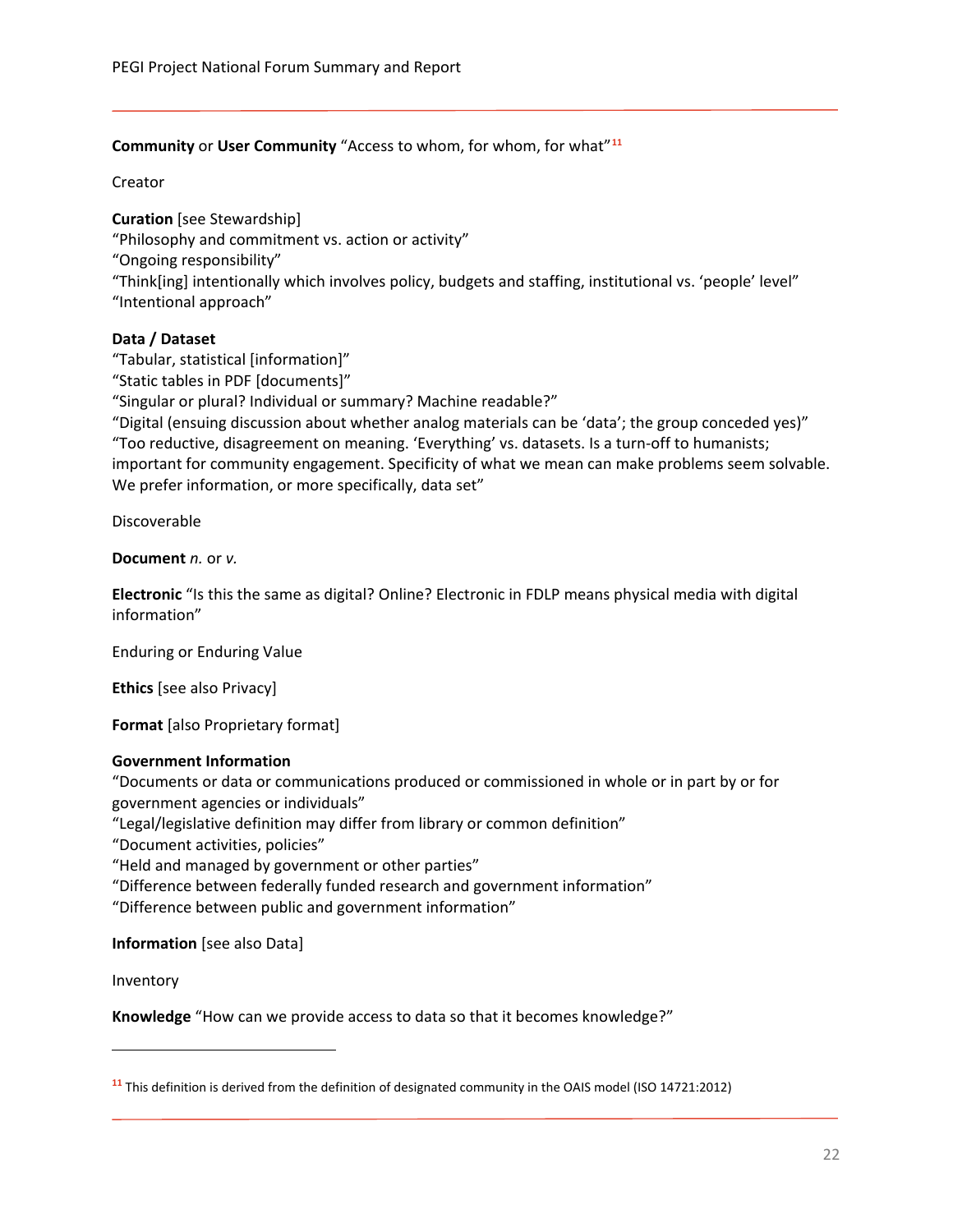**License** raised in the context of Canadian (or non-US federal) content

Machine readable

# **Metadata**

"Should our definition describe the shift from ordinary cataloging to machine readable?"

"The description that leads to discovery and access"

"Metadata makes something understandable and useable"

"Metadata can facilitate aggregation and discovery"

"One person's metadata is another person's data. One person's data is another person's metadata."

"Cataloging and description is not necessarily the same as metadata"

"Anything that helps to make something more findable/useable"

"The term can do more harm than good"

"Lots of assumptions about how it can be used. Computer or person? What type of person?"

"Assumption that there is a person on the other end who will understand the conventions you're using"

Object

**Open Access** [see also Access]

# **Personally Identifiable Information**

"Less data keeps getting more identifiable"

"Currently have a low bar but more technologies make it easier to identify"

"What constitutes de-identified data is not well defined"

"[We] would like a resource to...help...understand if data is identifiable"

"Can preserve, but not provide access to data, or limited access: potentially runs into funding limitations"

Platform

Policy

**Preservation** can refer to NDSA preservation levels as a descriptive model.

**Privacy** [see also Personally Identifiable Information]

**Provenance** [see Authenticity]

**Public** "People: public at large, for purposes of availability. Stuff: interest in or affect on people."

Public Access [see Access]

Publisher / publish

# **Record**

"Lots of misunderstanding of 'record': it's not a subset, it is the superset" "All Information Dissemination Products are records, not all records are Information Dissemination Products"

Registry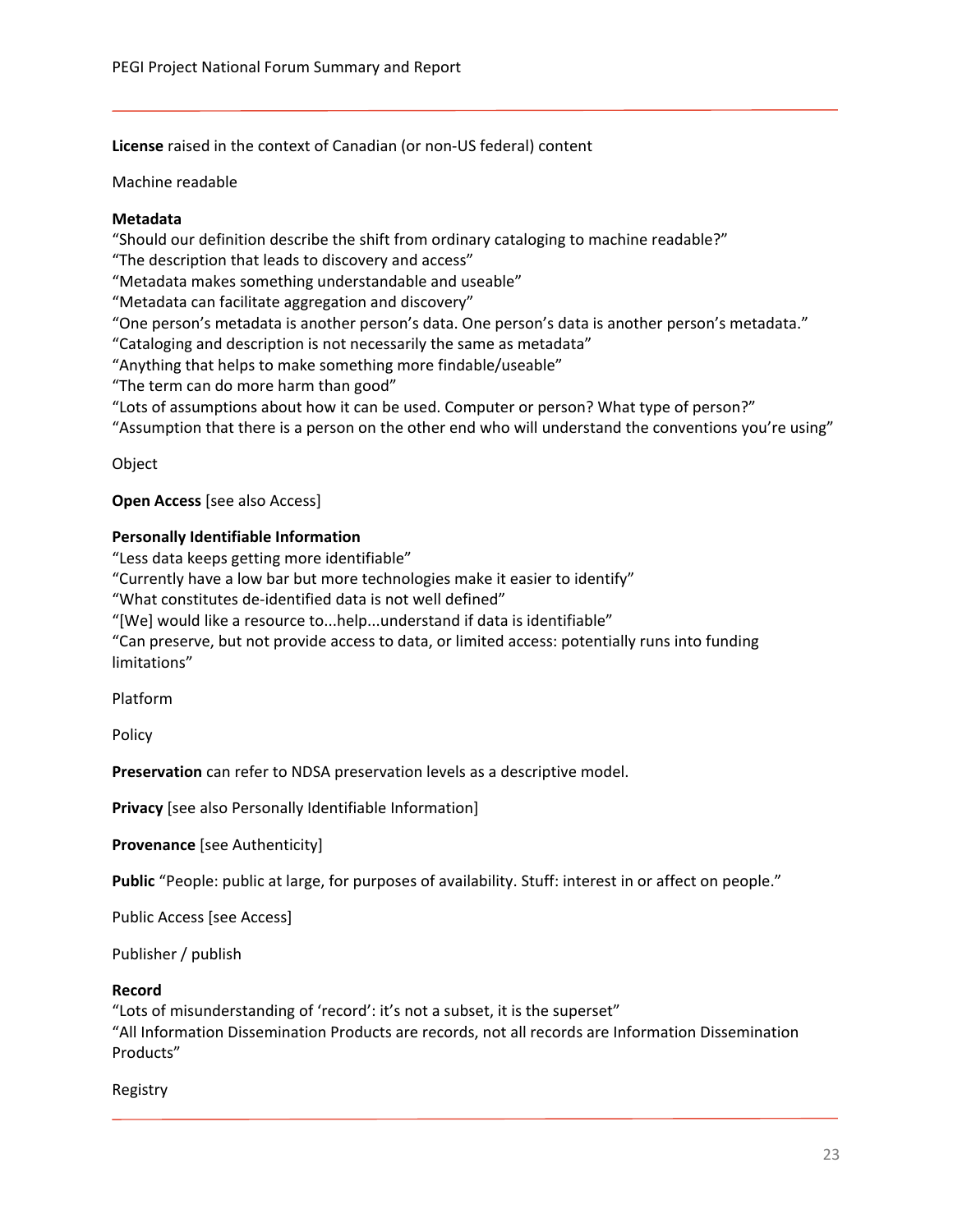# **Repository** [see also Archive]

Resources

**Reusability** [see also Machine Readable]

Risk

# **Stakeholder**

"People who care" "Impacted groups" "Users / Producers / Creators / Owners" "Public good / Public interest" "Secondary/tertiary impacted groups" "Institutional bodies / Decision makers"

# **Stewardship** [see Curation]

Sustainability

# **Transparency**

"Not hidden, not public" "Knowledge of provenance" "Supports accountability" "Allows meaningful access to people with different knowledge levels" "Spectrum of accessibility"

Trust / Trustworthy

**Usability** [see also Access and Accessibility] "Information has documentation, is...accessible and available/discoverable to all, and can be reused. FAIR data principles are a helpful model for usability"

**User** [see also Community]

Values

**Version control** [see also Version Control]

**Vulnerable** "A troublesome term that sits at the intersection of technology and power"

<span id="page-24-0"></span>Website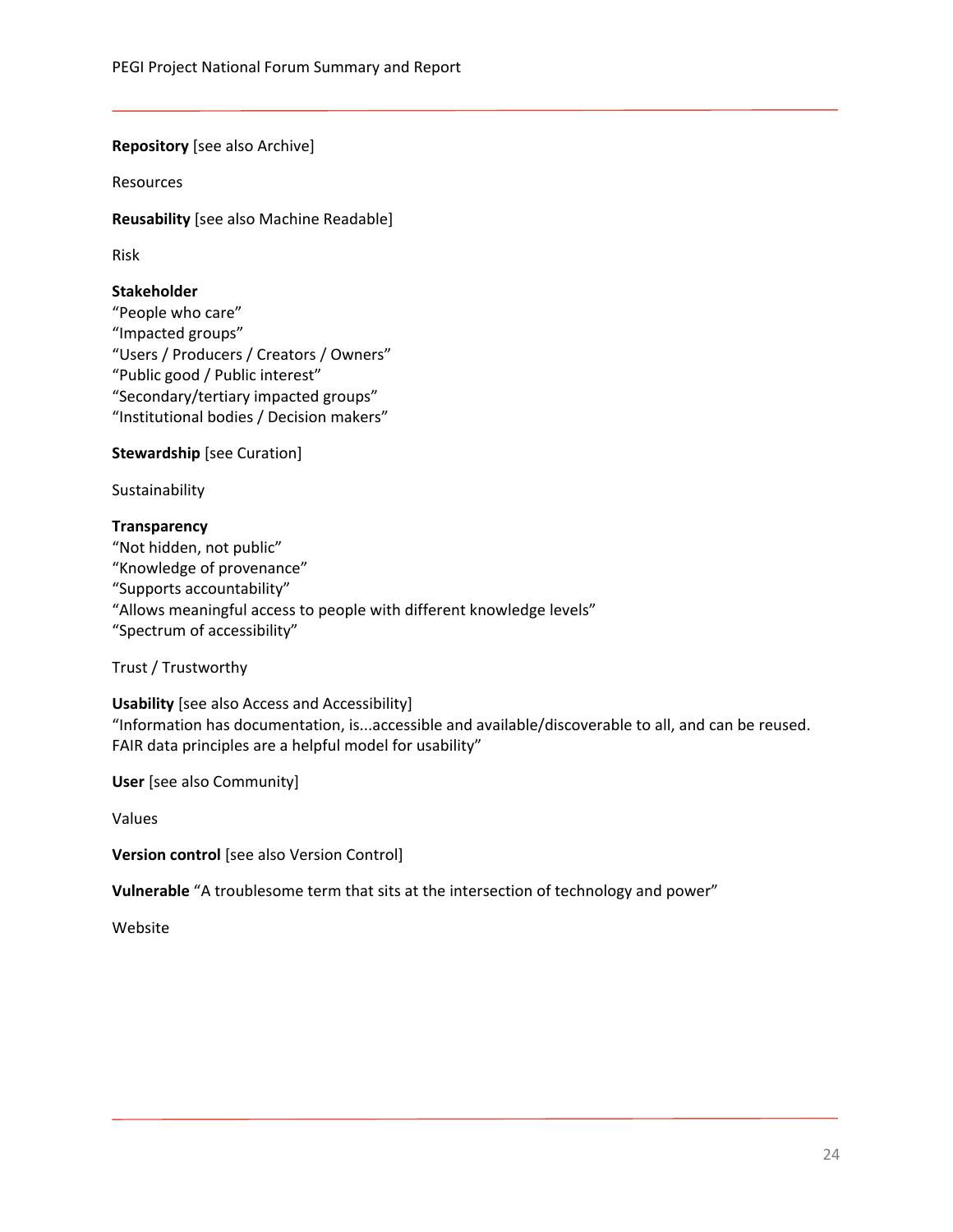# <span id="page-25-0"></span>APPENDIX 4: PATHWAYS FORWARD PROJECT PROPOSALS

Project proposals ranged from relatively simple, easily executable initiatives to those that aim at accomplishing more systemic changes around dissemination and preservation of electronic government information. The majority of the projects illustrate a need for partnerships with government agencies to articulate the value of these activities and to develop solutions for both identifying and preserving information.

# PROJECT #1

# **TITLE:** FRIENDS F FEDERAL FACTS

**DESCRIPTION:** We propose an umbrella organization "Friends of Federal Facts" to provide central administration and leadership for the formation of numerous topic-based federal information advocacy groups. For example, there could be a Friends of Federal Facts for the Census Bureau, or Friends of Federal Facts on Climate Change. Groups would function as advocates for the agency to continue important data collection and information publishing activities. They would represent users such as scholars, journalists, and scientists, in voicing the need for data in usable forms. They could provide ongoing feedback to agencies about the usefulness and usability of their information products.

**POTENTIAL PARTNERS:** These sub-groups could include both individual and institutional members. Membership could appeal to librarians, libraries, archivists, archives, journalists, civic groups, students, scholars, private sector employees, publishers, and members of the general public. Institutional members could include professional associations and commercial organizations including publishers. There could even be a few celebrities whose endorsement would help with visibility. Of course, the agencies themselves and government employees would be crucial partners.

# POTENTIAL ACTIVITIES:

The umbrella organization "Friends of Federal Facts" could…

- Provide administrative support, ideas and suggested activities to sub-groups.
- Maintain an online directory of its sub-groups, with contact info and web addresses for each
- Guide and mentor anyone who might like to establish new sub-groups

The sub-groups could…

- Use communication tools such as listservs, social media, and blogs to update members and the general public on projects, news and developments at government agencies, and seek to enhance cohesion among members.
- Communicate with legislators about public needs for government information
- Publicize the good work of agencies, giving credit for work well done
- Hold events and meetings, in person or online, inviting special guests from the government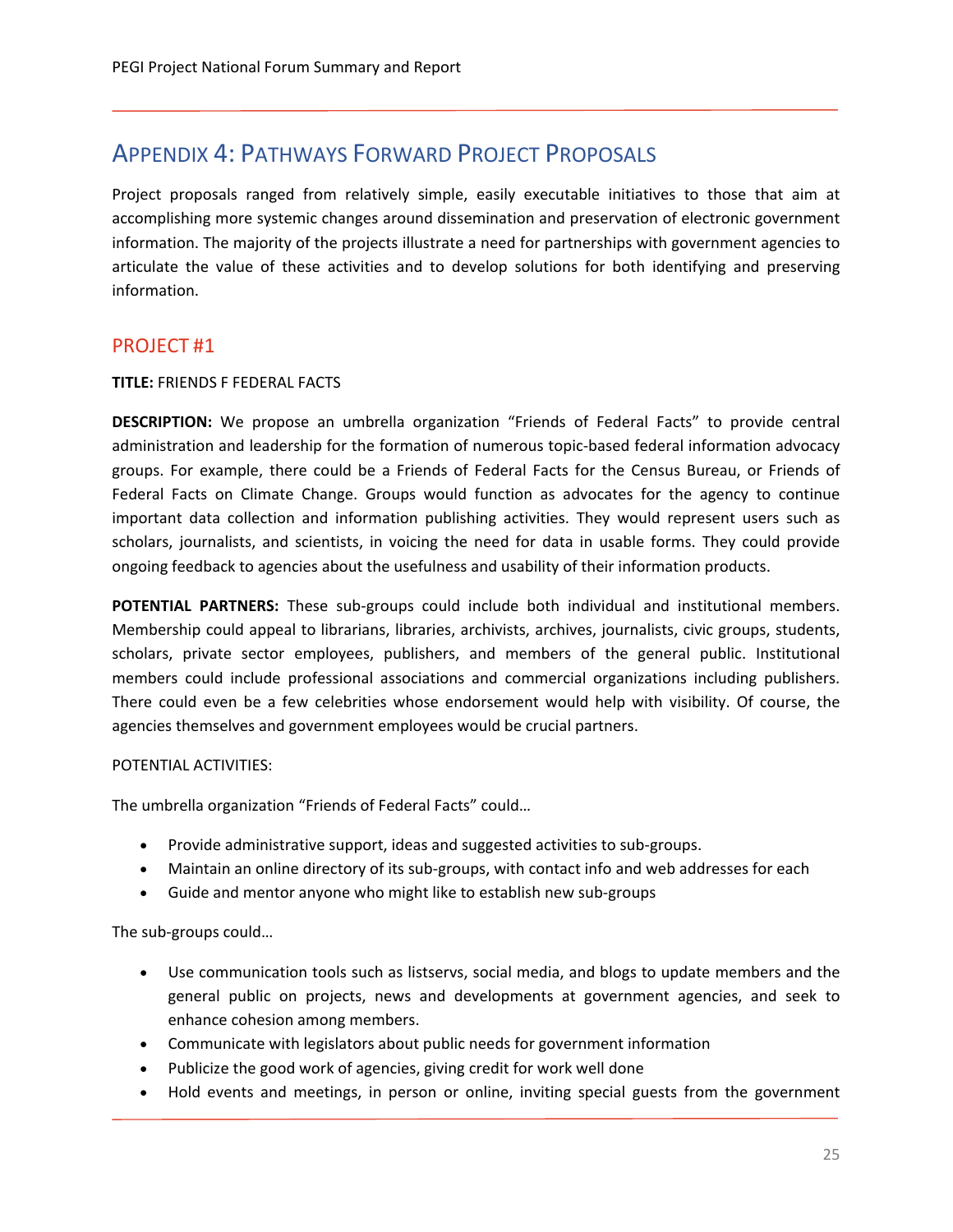agency to speak or be interviewed

- Help agencies better understand those who need and/or use their information products
- Plan new projects according to need

# PROJECT #2

**TITLE:** DOMAIN E-HEALTH ASSESSMENT OF GOVERNMENT PRESERVATION FRAMEWORK DEVELOPMENT (DEAGP)

**DESCRIPTION:** This project would involve testing or piloting the development of a framework for documenting government information being produced within defined subject areas, how it is being preserved and any risks involved in preserving that information. The framework would develop and employ a reusable methodology that could be applied to climate, health policy, biomed research, energy, transportation, criminal justice, immigration, international relations, air quality, child welfare, education, or other areas.

**POTENTIAL PARTNERS:** This project would require expert researchers and supporting organizations. Additional partners could include good government organizations, government information librarians, Civic Switchboard, technologically-minded leaders at information science programs, and the Digital Library Federation (DLF).

POTENTIAL ACTIVITIES:

- Develop a survey instrument to interview information producers, consumers and preservers
- Document information produced, indicate where and how it is being preserved, and conduct risk assessment
- Use the NARA records schedules and risk assessments pertaining to agencies involved in each subject domain
- Utilize information gap analysis. Identify patterns and elements that contribute to the problem of fugitive information.
- Draw up a stakeholder map, and identify missing pieces
- Identify any legal mandates involved, and again, identify missing pieces
- Identify and map out any subject based web archives or similar assets
- Make a plan for risk mitigation

# PROJECT #3

**TITLE:** BUILDING A SOCIAL NETWORK AROUND THE DATA RESCUE TOOL

**DESCRIPTION:** This project will collaborate to build a data nomination tool.

**POTENTIAL PARTNERS:** In order to test and successfully roll out a data nomination tool, we will build a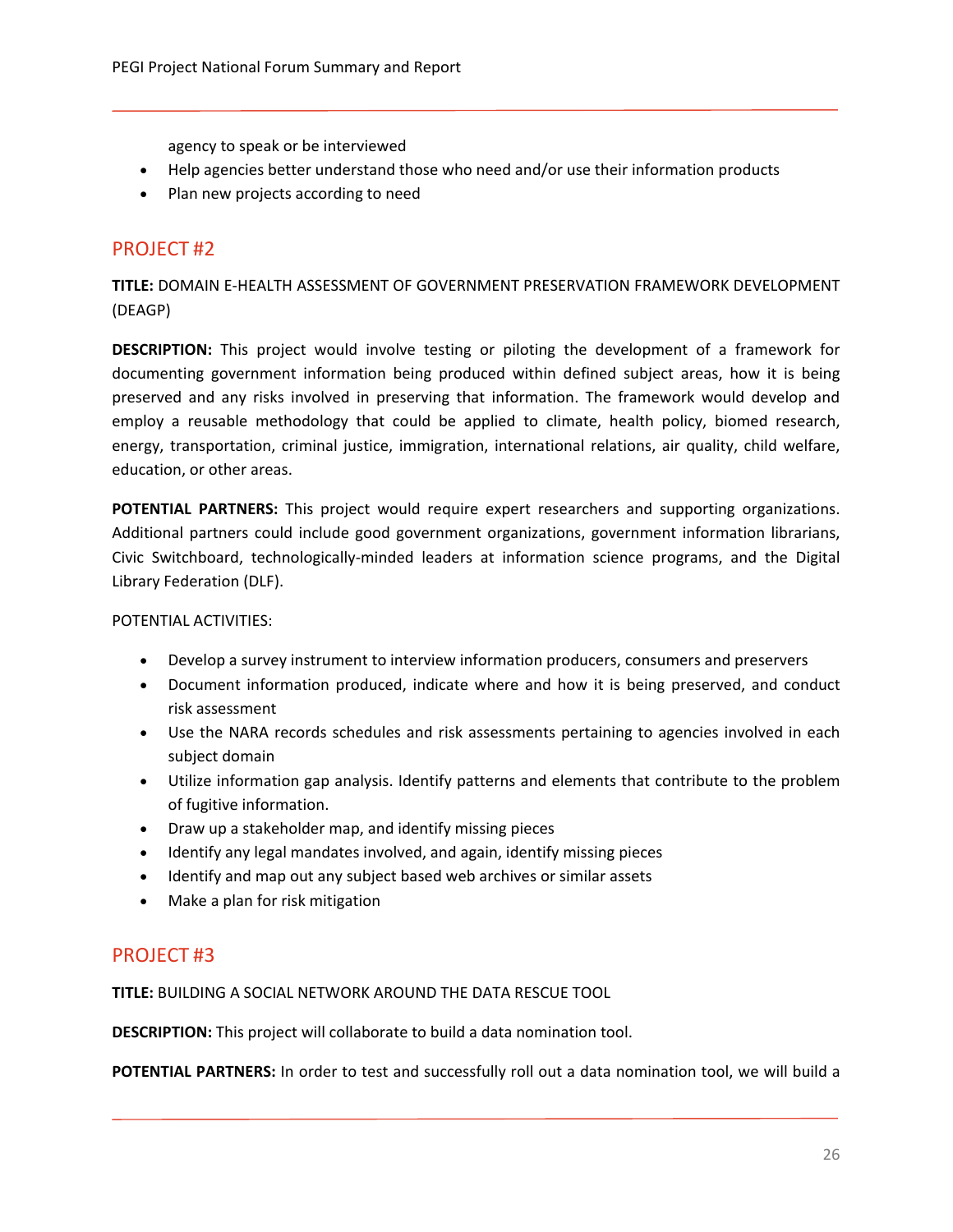network of users both inside and outside of the federal government. Potential partners could include Johns Hopkins University, Cloudburst, Earth Science Information Partners (ESIP), GPO, LC, NARA, ICPSR/DataLumos, and federal agencies.

POTENTIAL ACTIVITIES:

- Conduct an outreach and engagement campaign to agencies, practitioners, and potential partners (public libraries, universities, nonprofits), and seek other ways to reach out to communities of need
- A project team could pilot the tool and test functionality and usability, and seek feedback
- Funding could be secured through grant applications or endowments
- Progress could be promoted through press releases, and the team could develop use cases

# PROJECT #4

**TITLE:** INCREASING TRANSPARENCY OF FEDERAL RECORDS DECISION MAKING

**DESCRIPTION:** This project will seek to develop a platform that increases the legibility of records retention schedules to improve public input into national preservation decisions. We want to work with NARA to move from the current system, which can be opaque or confusing to members of the public, to a system that is more open and clear.

**POTENTIAL PARTNERS:** NARA, other federal agencies, 18F, Digital Library Federation (DLF), Union of Concerned Scientists, American Library Association (ALA) / Government Documents Round Table (GODORT), Society of American Archivists (SAA) / Government Records Section (GRS), American Association of Law Libraries (AALL) / Government Documents SIS (GD-SIS), ARMA International, transparency coalitions

POTENTIAL ACTIVITIES:

- Undertake an information-gathering, relationship-building meeting with NARA, federal agencies, and other stakeholders, about technology and legislative needs.
- Use existing mechanisms such as Endangered Data Week to analyze possible avenues of improved communication and conduct a design charrette with multiple communities.
- Come up with proactive approaches to encourage public & Congressional engagement with schedule revisions throughout their development.
- Seek Congressional funding for records management needs; seek additional funding as needed for cooperative platform.

# PROJECT #5

**TITLE:** SMART (Small/Medium-sized Agencies Repository Training) PROGRAM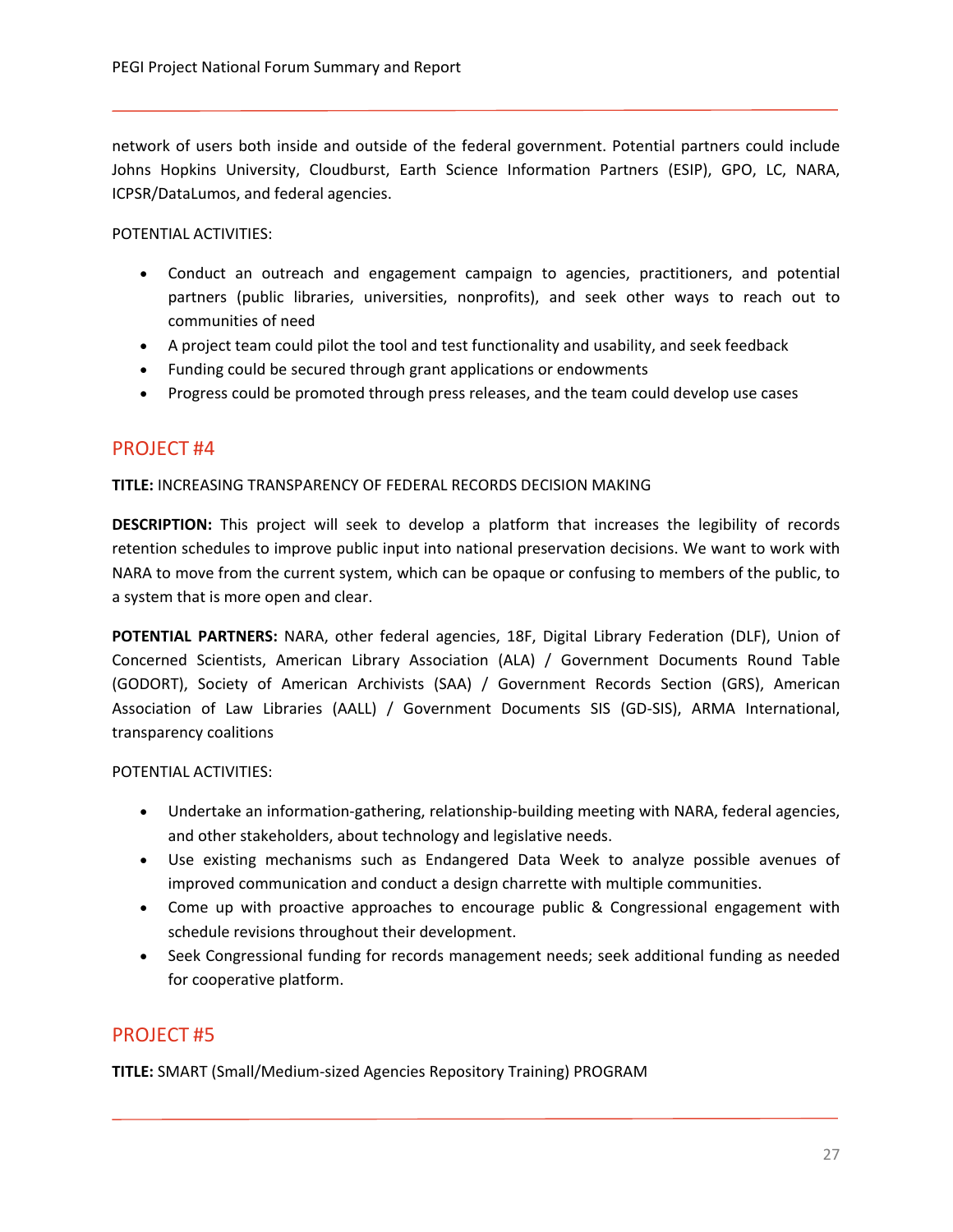**DESCRIPTION:** This project would create a best practices training program with guidance documents for small and medium sized agencies. The rationale for this target group is that small-to-mid-sized agencies are both more likely to have at-risk information as well as being more receptive and interested in such training. The project would start by documenting existing practices associated with management and preservation (or lack of preservation) for electronic government information in a representative variety of agencies. This would be accomplished by organizing and coordinating a cohort of *agency fellows* to undertake a series of case studies in a range of small federal agencies, and regional/municipal agencies. Each year-long fellowship would be aimed at documenting policies and practices in an individual agency. The case studies produced would be analyzed in a larger national context to identify emerging best practices which would then be distilled into guidance documents and training materials for agency staff members.

**POTENTIAL PARTNERS:** National Digital Stewardship Alliance (NDSA), OpenGov, The Carpentries, Code for America, AmeriCorps

# POTENTIAL ACTIVITIES:

- Key stakeholders of small agencies would post/reposit policies, procedures, plans, metadata, contracts, and workflows.
- Analysis of needs in small agencies through case studies.
- Webinars, workshops.
- Metrics of success, Impacts, positive impacts report.
- Fellows in the agencies.
- Focused case study on NYC agencies.
- Toolkit for metadata for OpenDocs
- Use existing tools: OpenRefine [\(http://openrefine.org/](http://openrefine.org/) from Google)

# POSSIBLE FUNDERS:

• Foundations

SUSTAINABILITY STRATEGY:

• Seek continuing hosts for cohorts of fellows

# PROJECT #6

**TITLE:** MIND THE GAP: CONNECTING USE WITH PRESERVATION

**DESCRIPTION:** This table focused on the problem of disappearing data and imagined a story bank that could hold specific examples of data loss gathered from the range of different "users" to convey the importance of good preservation—and to emphasize that provisioning access for use of materials is as significant as ensuring that we've collected and preserved the data.